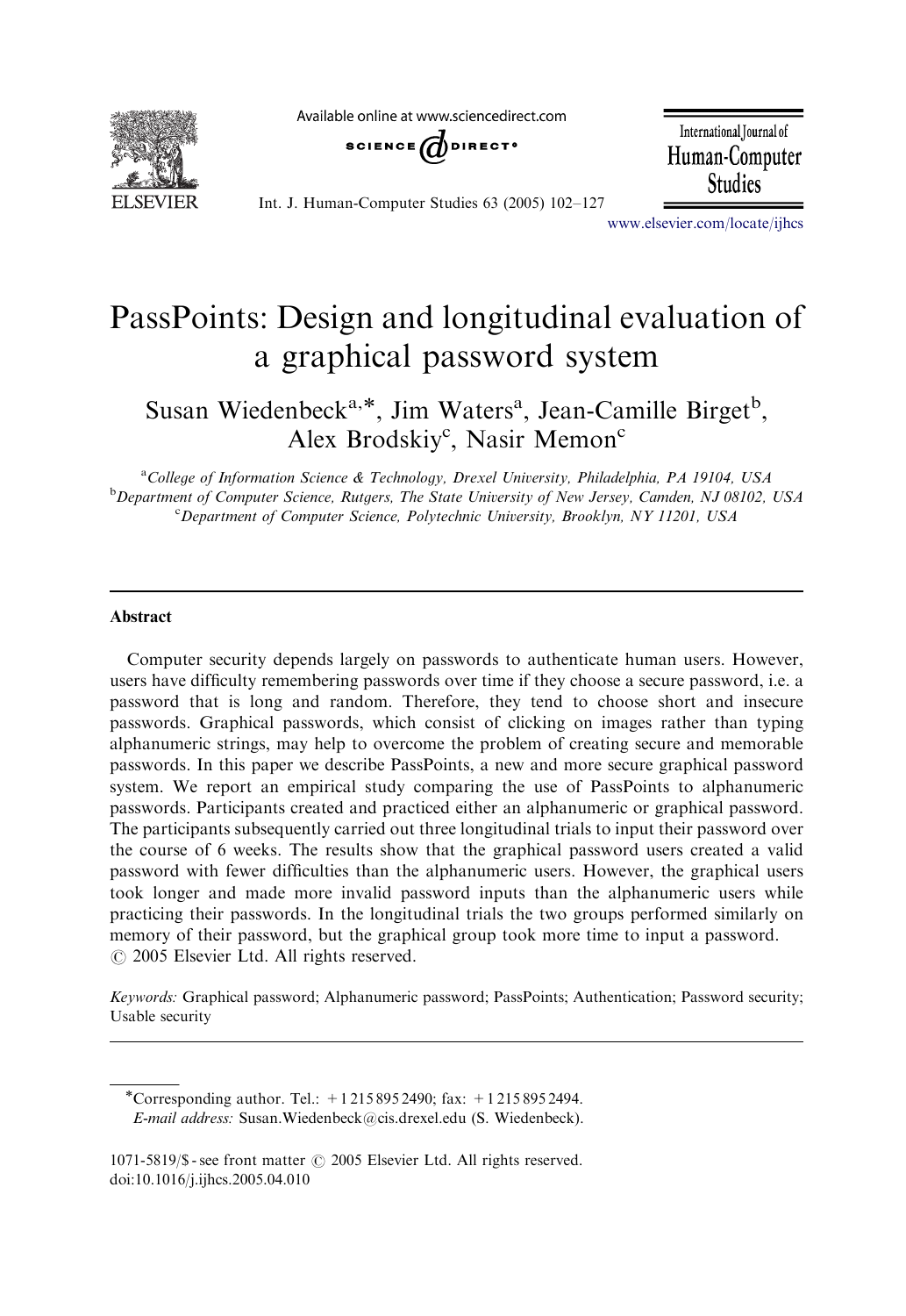## 1. Introduction

Today's world of networked computing can be a frightening and dangerous place with attackers, hackers, crackers, scammers, and spammers at work. Computer security, which was relatively simple in prenetwork days, is now a major and expensive problem for organizations and individuals. Constant attention to security is needed to protect against damage or theft of one's electronic assets. A home computer user installing high-speed internet service and a wireless network cannot even begin without a strong fire[wall, up-to-d](#page-25-0)ate virus protection, and 128-bit encryption. As Edward Tenner writes in his book Why Things Bite Back, ''The price of protection is chronic vigilance'' (1977, p. 243).

The community of security researchers and practitioners has evolved rapidly in response to threats, on the one hand increasing vigilance in practice and, on the other hand, driving research innovation. Until recently the security problem has been [formulated as a tech](#page-25-0)[nical problem.](#page-24-0) However, it is now becoming widely recognized that security is also fundamentally a human–computer interaction (HCI) problem (Patrick et al., 2003; Dourish, 2004). Most security mechanisms cannot be effective without taking into account the user. HCI matters in two ways: the usability of the security mechanisms themselves and the interaction of the security mechanisms with user practices and motivations.

One of the key areas in security research and practice is authentication, the determination of whether a user should be allo[wed access to a given system](#page-25-0) [or resource.](#page-24-0) [Tradition](#page-24-0)ally, alphanumeric passwords have been used for authentication. Today other methods, including biometrics and smart cards (Scholtz and Johnson, 2002; Coventry et [al., 2003\), are possible alte](#page-24-0)rnatives. However, passwords are likely to remain dominant for some time because of drawbacks of reliability, security, or cost of other technologies (Brostoff and Sasse, 2000). In particular, smart cards also need PINs and passwords, while biometrics raises privacy concerns. Passwords also have drawbacks, most notably in terms of memorability and security. This has led to innovations to improve passwords. One such innovation is graphical passwords, i.e. passwords that are based on images rather than alphanumeric strings. The underlying idea is that using images will lead to greater memorability and decrease the tendency to choose insecure passwords, which will in turn increase overall password security. Several graphical password systems, described in the next section, have been developed and some HCI evaluation has been done.

In this paper, we describe a new, more flexible, and more secure graphical password system that we have designed and implemented. We discuss the security properties of the system compared to alphanumeric passwords and some other graphical password systems. Then we report on an empirical study comparing the use of our graphical passwords to alphanumeric passwords in a longitudinal study, focusing on user performance and perceptions.

Our two principal research questions are stated below:

RQ1: Are graphical passwords a viable alternative to alphanumeric passwords in terms of security, as well as password creation, learning, performance, and retention?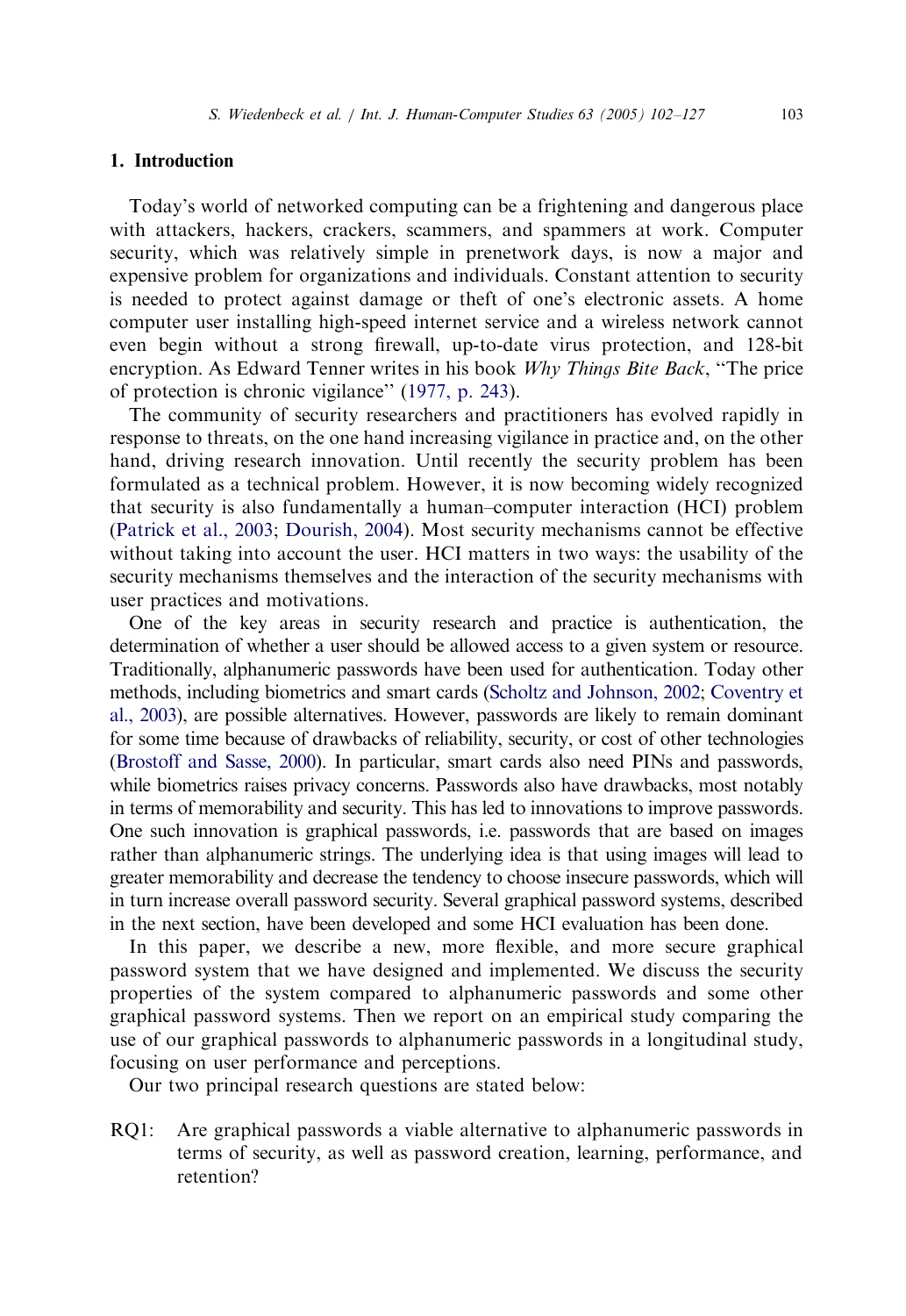RQ2: Are users' perceptions of graphical passwords different from those of alphanumeric passwords?

# 2. Background to the research

In this section, we first describe problems associated with the use of traditional alphanumeric passwords. Following that we introduce several existing graphical password systems and discuss their strengths and weaknesses.

# 2.1. The password problem

We refer to the security and usability problems associated with alphanumeric passwords as ''the password problem.'' The problem arises because passwords are expected to comply with two conflicting requirements, namely:

- (1) Passwords should be easy to remember, and the user authentication protocol should be executable quickly and easily by humans.
- (2) Passwords should be secure, i.e. they should look random and should be hard to guess; they should be changed frequently, and should be different on different accounts of the same user; they should not be written down or stored in plain text.

[Meeting both of the](#page-25-0)s[e requirements is almost impossible for us](#page-24-0)ers. The problem is well known in the security community. Classical studies going back over 25 years (Morris and Thompson, 1979; Feldmeier and Karn, 1990; [Klein, 19](#page-25-0)[90\) have shown th](#page-24-0)at, as a result, human users tend to choose and handle alphanumeric passwords very insecurely. More recent studies confirm these results (Sasse et al., 2001; Brown et al., 2004).

The password problem arises primarily from fundamental limitations of human long-term memory (LTM). Once a password has been chosen and learned the user must be able to recall it to log in. However, [people regularly](#page-24-0) [forget their passwords.](#page-25-0) [The](#page-25-0) Power Law of Forgetting describes rapid forgetting soon after learning, followed by very slow drop-off thereafter (Bahrick, 1984; Wixted and Ebbesen, 1991). Psychological theories have attributed forgetting to decay through the passage of time and to interference, in which new items in memory disrupt existing ones (retroactive interferenc[e\) or, convers](#page-25-0)ely, are disrupted by existing ones (proactive interference). A recent review emphasizes the importance of retroactive interference in everyday forgetting (Wixted, 2004).

Decay and interference help to explain why people forget passwords. Users are expected to learn a password and remember it over time. However, other items in memory compete with the password and can prevent its accurate recall. If a password is not used freq[uently it will be](#page-25-0) especially susceptible to forgetting. Research has shown that when users fail to recall a password, they often are able to recall parts of it correctly (Sasse et al., 2001). However, the use of passwords in authentication is predicated on completely accurate recall, so a partially correct password has no value.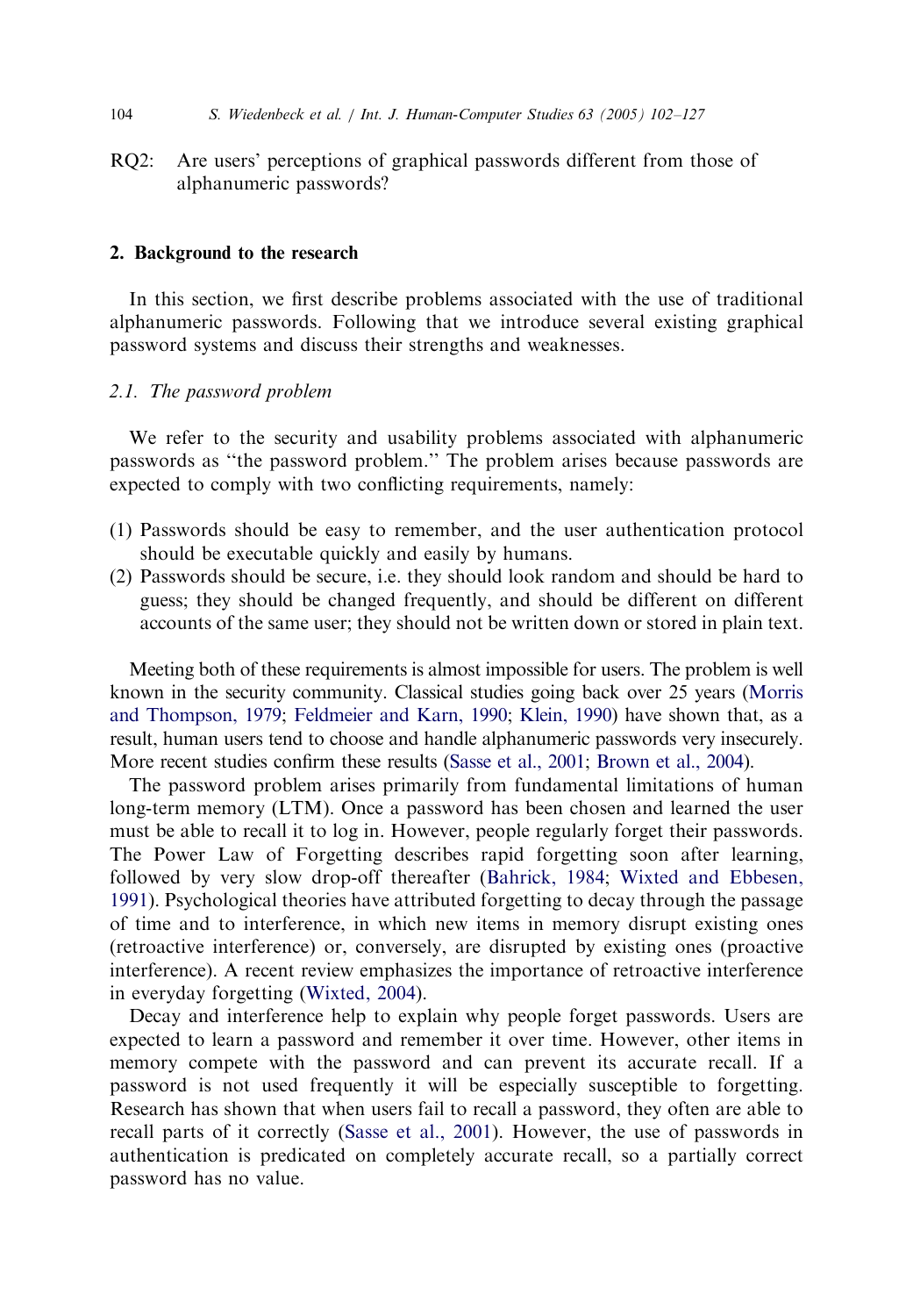Furthermore, today users have many passwords for computers, networks, web sites, and more. In addition, some computer systems require frequent password changes, in a probably misguided effort to increase security. This proliferation of passwords increases potential interference and is likely to lead either to forgetting passwords or forgetting which system a password is associated with.

What is a user to do? Most often a user will decrease the memory burden at the expense of security. Perhaps most commonly, the user will write down passwords and kee[p them in a convenient](#page-24-0) place, raising the potential of compromise of the passwords. Available evidence indicates that writing down passwords is a common practice (Adams and Sasse, 1999). In the case of multiple systems, users may decide to use one [password for all](#page-24-0) systems, reducing security and putting the password owner at risk of widespread damage if the password file of one of the systems is breached (Ives et al., 2004). Alternatively, users may make their own rules to generate multiple passwords that are linked by a common element (e.g. adding a digit to a base word for each new password), also an unsafe practice. Secure single sign-on schemes are commercially available and can simplify password handling for users, but this solution is not feasible in every situation.

From a security viewpoint, the ideal password is a string of eight or more random characters, including digits, letters with a mixture of upper and lower case, and special characters. A [random passw](#page-25-0)ord lacks meaningful content, context, and familiarity. It can only be learned by rote. However, since rote repetition is a weak way of remembering (Rundus, 1971), users tend to skirt or ignore entirely the recommendations for pseu[do-random passw](#page-25-0)[ords. Surveys sho](#page-24-0)w that frequent passwords are the word ''password,'' personal names of family [members, names of](#page-24-0) [pets,](#page-24-0) and dictionary words (Sasse et al., 2001; Brown et al., 2004). Passwords also tend to be short. Users view authentication as an enabling task (Adams and Sasse, 1999). They want to input the password quickly and get on to real work. This, too, can lead to short, simple passwords. Weak passwords are susceptible to dictionary attacks or attacks based on knowledge about the password owner. However, to users the most salient consideration is having a password that they can remember and input quickly. The use of weak passwords may be promoted by naiveté of users, who do not realize the power of a dictionary attack, e.g. believing that spelling a dictionary word backwards will foil an attacker. Also naively, users may [believe that](#page-24-0) [they have l](#page-24-0)i[ttle to lose if thei](#page-25-0)r computer is broken into.

One approach to increasing password security is education of the user (Ad[ams and](#page-25-0) [Sasse](#page-25-0), 1999; Sasse et al., 2001). However, given the mismatch between passwords and human capabilities, the likelihood of fundamental change is not great (Nielsen, 2004). A better way to overcome the password problem is to develop password systems that reduce fundamental memory problems while preserving security.

# 3. The case for graphical passwords

The first idea for graphical passwords was described by Blonder (1996). His approach was to let the user click, with a mouse or stylus, on a few chosen regions in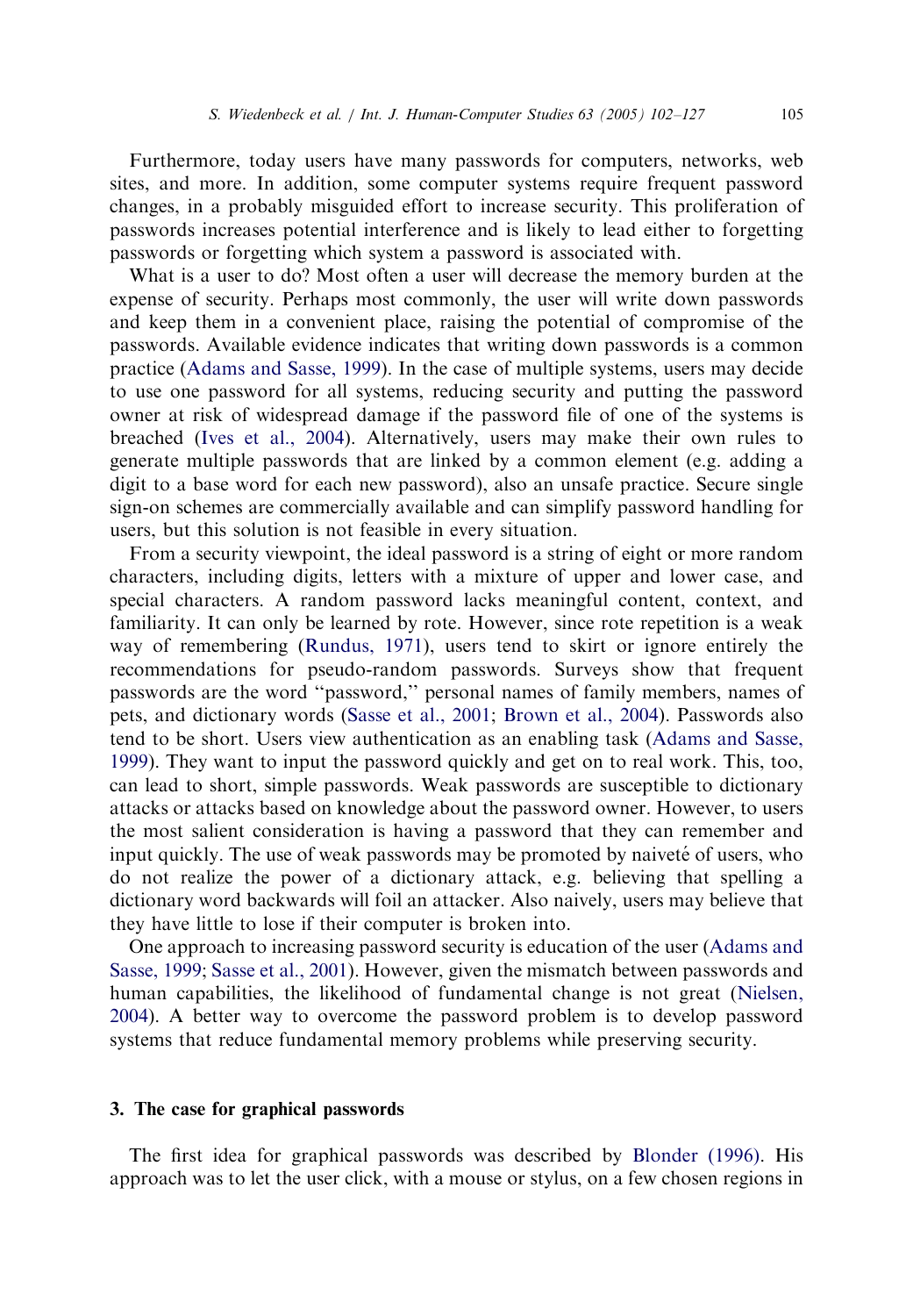an image that appeared on the screen. If the correct regions were clicked in, the user was authenticated, otherwise the user was rejected.

# 3.1. Creation and learning

From a human viewpoint, the problem of creating a password is making it memorable so that the user can retrieve it later. In a graphical password system, a user choosing click locations in an image needs to choose memorable locations. There are two issues in memorability: the nature of the image itself and [the sequence](#page-24-0) [of click lo](#page-24-0)cations. In terms of the choice of image, studies of perception indicate that in a jumbled image people will be slow to recognize individual objects (Biederman et al., 1973). Therefore, at the very least images s[hould be cohe](#page-25-0)rent. For high memorability of click locations, images should have semantically meaningful content, since meaning for arbitrary things is poor (Norman, 1988). This suggests that abstract images (e.g. swirls of color) may be less memorable than concrete scenes. LTM does not store [a replica of the image itself,](#page-24-0) but rather a meaningful interpretation of the image that captures the meaning of the image but not unimportant visual details (Mandler and Ri[tchey, 1977\). T](#page-25-0)hus, a user will be dependent on the encoding used while learning to retrieve the locations. A simple way to store information in LTM is rehearsal (Rundus, 1971), or repetition, of the material, e.g. repeatedly visualizing the click locations via mental imagery, or actually logging into a system with the password. However, mere rehearsal by rote tends not to be [successful for long-term re](#page-24-0)tention. Instead, to store information in LTM the information must be processed in a deep and meaningful way that creates a strong memory (Craik and Lockhart, 1972). A poor encoding will hurt retrieval (e.g. failing to distinguish similar objects). Imagine an image showing five mountain peaks. If the user chooses a click location on one peak there is the possibility of confusing it at retrieval time with one of the other peaks, unless the encoding at storage time is strong.

# 3.2. Memory

Most existing graphical password systems can be classified as being based on either recognition or cued recall. Recognition involves identifying whether one has encountered an item before. In a graphical password system based on recognition, the user has to be able only to recognize previously seen images, not generate them unaided from memory. By contrast, pure recall is retriev[al without exte](#page-25-0)rnal cues to aid memory, e.g. remembering a textual password that one has not written down. Pure recall is a harder memory task than recognition (Norman, 1988). However, there is an intermediary form of recollection between pure recall and pure recognition: cued recall. An example of cued recall is scanning an image to find previously chosen locations in it. Viewing the image cues the user about the locations. This is easier than having to recall something entirely from memory, but harder than simply recognizing whether a particular image has been seen before or not.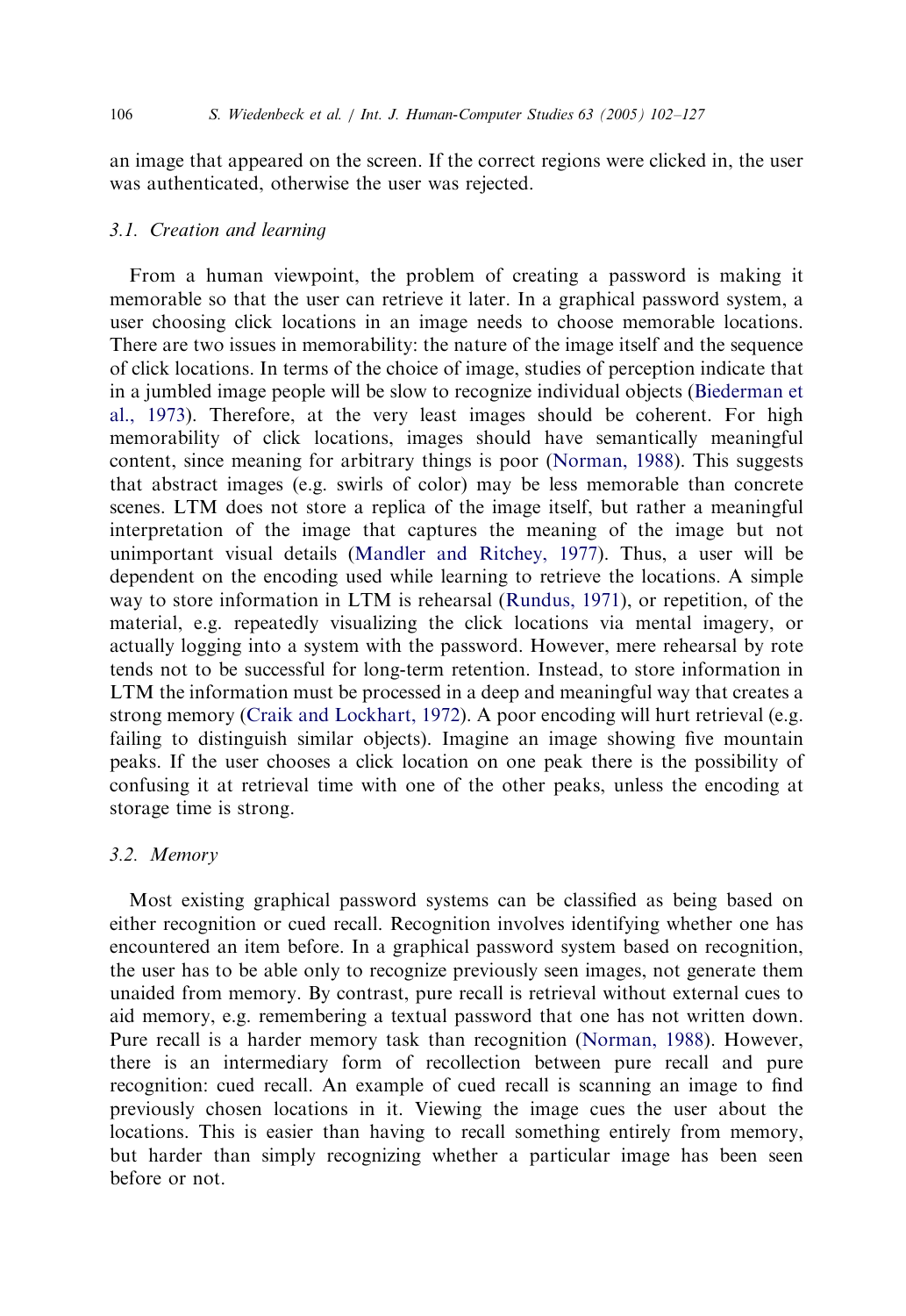Decay and interference can disrupt memory. Decay is loss of the ability to retrieve items from memory ove[r time. As dis](#page-24-0)[cussed previously, rapid de](#page-25-0)cay of memory occurs soon after learning, but the rate of loss declines over time and in the long run may become almost flat (Bahrick, 1984; Wixted and Ebbesen, 1991). The speed and amount of loss depends on the material being remembered, how well it was encoded, how much it was practiced, and whether it was retrieved and used after training (and therefore reinforced). With recognition memory, psychological studies show that i[mages are recog](#page-25-0)nized with extremely high accuracy, up to 98.5% after a 1 h delay, which is significantly higher than the accuracy of recognition of w[ords or sentence](#page-25-0)s (Shepard, 1967). Indeed, it has been found that participants made only  $17\%$ [recognition errors](#page-25-0) after briefly viewing 10,000 successive images (Standing, 1973). With re[call memory, studie](#page-25-0)s also show that images are recalled better than words (Paivio et al., 1976). This well-known result is referred to as the ''picture superiority [effect'' \(Nelson et al., 1977\). Studies o](#page-24-0)f detection of changes in images also suggest that people retain relatively detailed visual information in memory for [natural scenes](#page-24-0) [\(Hollingworth and Henderson, 20](#page-24-0)02). The content, organization, and affect of images also have been shown to have an effect on memorability (Mandler and Ritchey, 1977; Bradley et al., 1992).

# 3.3. Efficiency

Efficiency, and perception of efficiency, are important in password systems because users want quick access to systems. Time to inpu[t a highly](#page-24-0) practiced graphical password can be predicted by Fitts' Law, which states that the time to point to a target depends on the distance and size of the target (Fitts, 1954). Greater [distance and smaller targets](#page-24-0) lead to slower performance. Existing evidence suggests that alphanumeric passwords may be faster to input than graphical passwords (Dhamija and Perrig, 2000). However, input time also needs to be considered in context. A user's subjective perception of time to complete a task may be more important than the actual time. A password input mechanism that users perceive as slow to use may lead to insecure password behavior. On the other hand, a password input mechanism that is perceived as engaging may be accepted by users even if it is rather slow to use.

# 4. Design of a graphical password system

# 4.1. Existing graphical password schemes

We categorize graphical password systems as based either on (1) recognition, (2) cued recall, or (3) [pure recall. Here w](#page-24-0)e focus on recognition and cued recall of images, rather than graphical systems based purely on unaided recall, such as ''Draw-A-Secret'' (Jermyn [et al., 1999\). In th](#page-24-0)e [first category, a few sch](#page-24-0)[emes have](#page-25-0) been devised, but they have strong limitations. Several systems based on image recognition, are Passfaces (Bensinger, undated; Brostoff and Sasse, 2000; Real User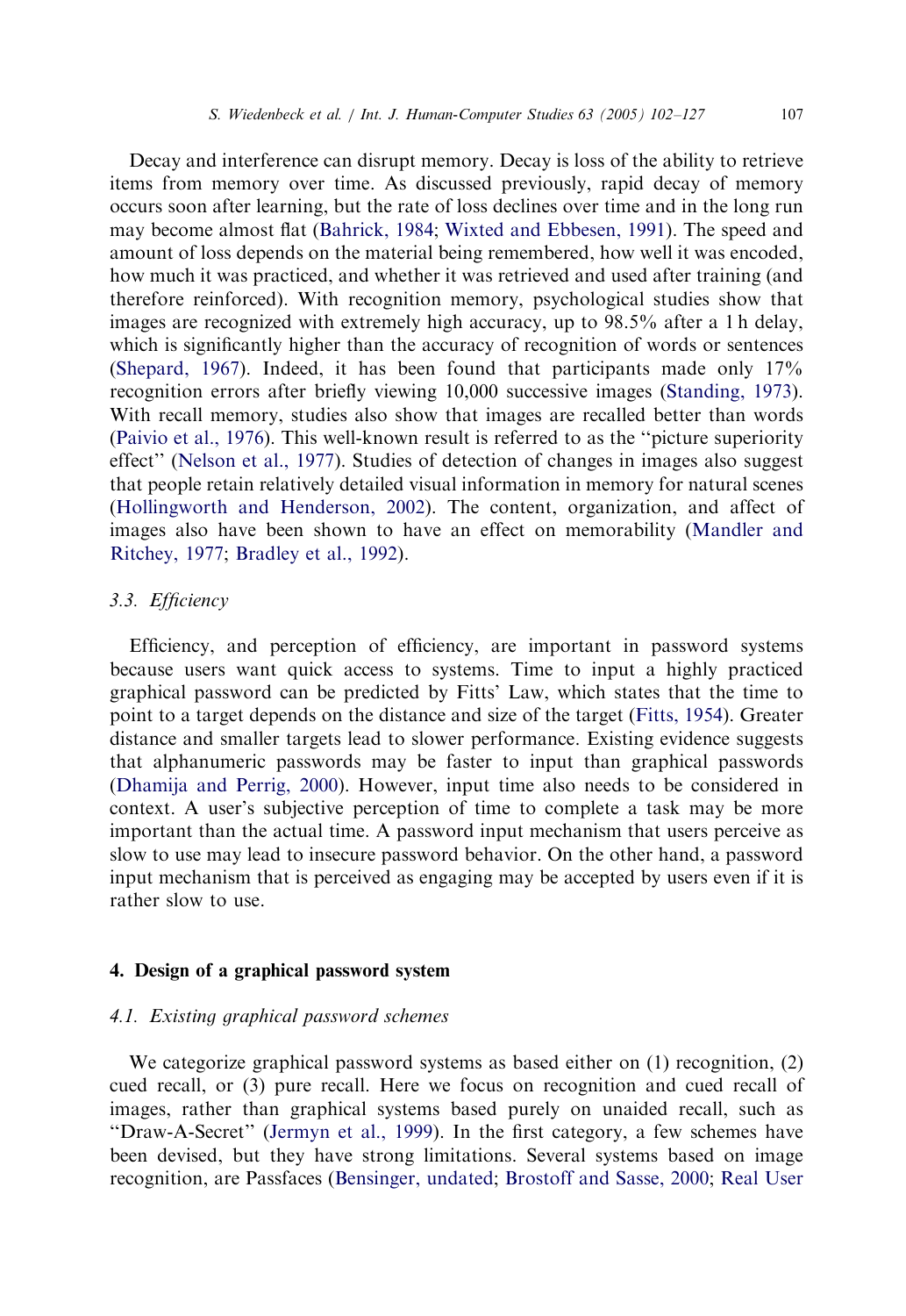Corporation, 2001), Déjà Vu (Dhamija, 2000; [Dhamija and Pe](#page-24-0)rrig, 2000), and an image scheme devised by Weinshall and Kirkpatrick (2004). A graphical PIN [approach has also been d](#page-24-0)eveloped (De Angeli et al., 2002). To explain how recognition-based graphical passwords work, we describe Passfaces as it was used in Brostoff and Sasse's (2000) empirical study. To create a password, the user chooses four images of human faces from a fixed portfolio of faces. Those four faces become the user's password. In authentication, the user sees a grid of nine faces, consisting of one face previously chosen by the user and eight decoy faces. The user recognizes and clicks anywhere on the known face. This procedure is repeated with different target and decoy faces, for a total of four rounds. If the user chooses the correct four faces, he or she will be authenticated. Empirical evidence shows that Passfaces may be more memorable than alphanumeric passwords. Déjà Vu also works through recognizing several images in repeated rounds of selection (five rounds in this case), but uses abstract images and photographs rather than faces. The results of a small study of Déjà Vu suggest that choosing the images that will make up the password takes longer than choosing PINs and alphanumeric passwords, but the images are easier to remember over time. However, passwords based on image (e.g. face) recognition have a significant disadvantage. On each screen, only a small number of faces can be displayed, e.g. nine, one of which is a chosen ''passface.'' An attacker has then a 1-in-9 chance of guessing this passface. To reduce the chance of an attacker guessing the password, the login process requires several rounds of face recognition. If four rounds are used the chance of guessing the password, i.e. all the passfaces, is  $(1/9)^4 = 1.5 \times 10^{-4}$ . Thus, in a few thousand random guesses the attacker would be likely to find the password. To obtain security similar to that of an eight-character alphanumeric password (over an alphabet of 64 characters), 15 or 16 rounds with nine faces each would be required. This would make the login slow and tedious, and most likely, the login would also be perceived by the user as slow and tedious. Research has also shown that recognition-ba[sed passwords con](#page-24-0)sisting of faces may yield passwords with very low entropy because of predictable ways that users choose the faces that make up their password (Davis et al., 2004). Finally, image recognition schemes will not work well on small screens (e.g. palmtops) because of the requirement to simultaneously show multiple images.

Blonder's original idea for a graphical password fits into the second category of graphical password schemes, na[mely those based](#page-24-0) on cued recall. In this scheme, a user clicks on several previously chosen locations in an image to authenticate him/ herself. The company Passlogix (Boroditsky, 2002) later developed an implementation of Blonder's scheme. In the Passlogix implementation an image has predefined click objects, outlined with thick boundaries. The user chooses several objects as the password. For example, in a cartoon-like image of a kitchen with 20 vegetables and 20 pots, the user might drag some vegetables to certain pots to create a password; the password thus consists of a sequence of several vegetable-pot pairs. In authentication the user has to repeat this process. Another example is images (again, cartoon-like, with predefined click regions or click objects with thick boundaries), in which the user clicks on a few chosen objects; to log in, the user has to click again on the same objects. The drawback of this scheme is that the number of available click regions is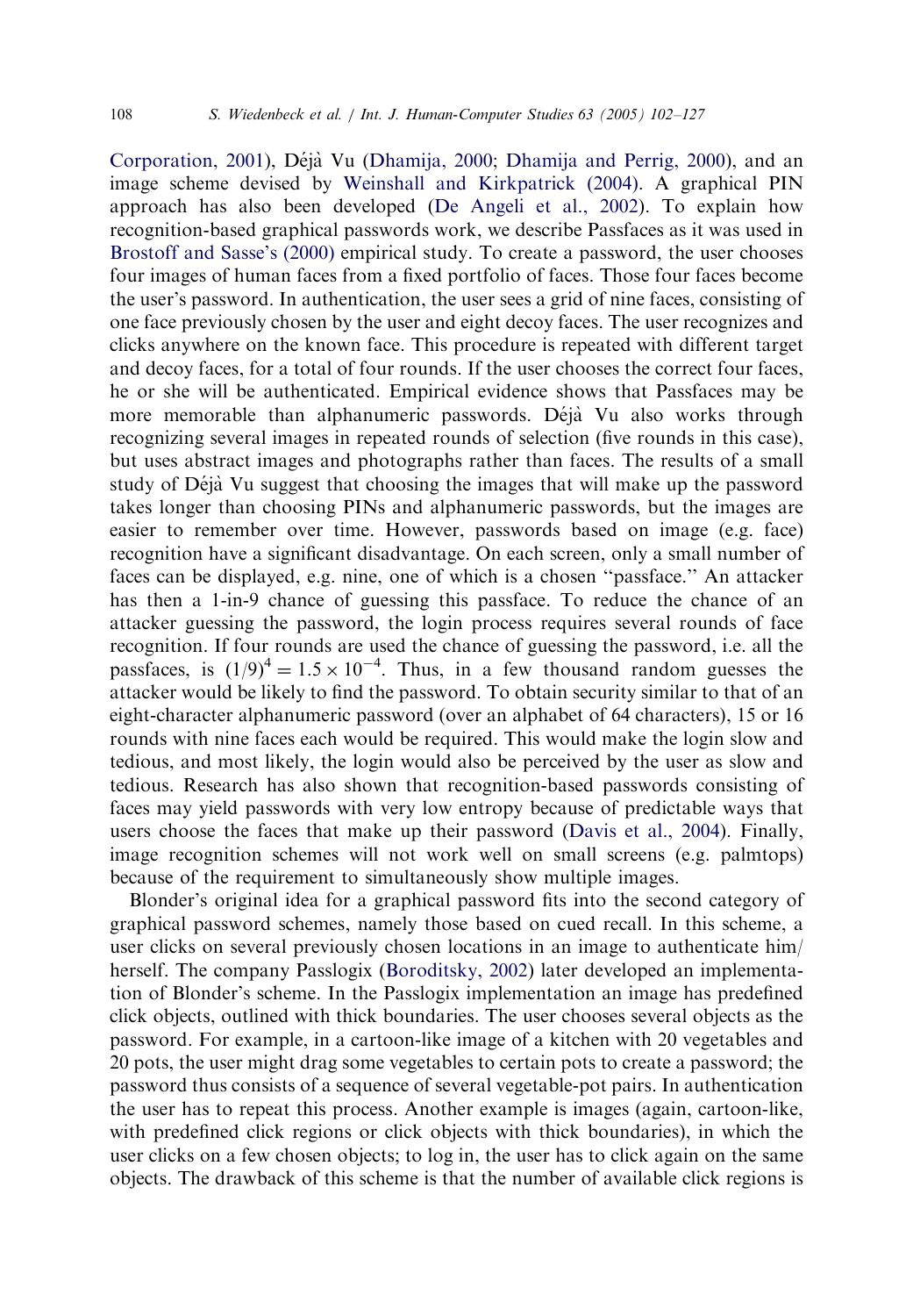small, perhaps only dozens in an image; thus a password has to be rather long to be secure. (For example, with 20 vegetables and 20 pots, a secure password would need at least six vegetable-pot pairs, i.e. 12 clicks would be needed.) Another drawback of this scheme is the need for predefined click regions that are readily identifiable; this requires artificial, cartoon-like images rather than complex, real-world scenes.

It should also be noted that all graphical password schemes, including our scheme introduced below, have some inherent weaknesses. First, people with poor vision will have difficulties using graphical passwords. Second, people who have poor motor control and experience difficulties using pointing devices may not be able to use graphical passwords effectively. Third, people with various kinds of color blindness will see color differently. This may or may not affect their ability to use graphical passwords.

#### 4.2. Passpoints: a new graphical password scheme

We developed a graphical password scheme that is similar to Blonder's scheme but that overcomes some of its main limitations. Our scheme is flexible because it allows any image to be used, e.g. natural images, paintings, etc. The images could be provided by the system or chosen by the user. The only practical requirement is that the image be intricate and rich enough so that many possible click points are available. Another source of flexibility is that we do not need artificial predefined click regions with well-marked boundaries. A user's password consists of any arbitrarily chosen sequence of points in the image. Since an intricate image easily has hundreds of memorable points, not many click points are needed to make a password hard to guess. For example, with five or six click points one can make more passwords than 8-character Unix-style alphanumeric passwords over a standard 64-character alphabet. In order to log in, the user has to click close to the chosen click points, within some (adjustable) tolerance distance, e.g. within .25 cm from the actual click point.

For security reasons, the system should not store passwords explicitly, ''in the clear," but in hashed form.<sup>1</sup> At first, it seems that our graphical passwords cannot be hashed; indeed, when users log in they click close to their chosen click points, but not exactly on the chosen points. So, at the pixel level, the password that is entered changes all the time. One reason why Blonder's scheme had well delimited, predefined click regions was to avoid this variability. Moreover, hashing does not allow approximation: two passwords that are almost (but not entirely) identical will be hashed very differently. A first step towards solving the hashing problem is to discretize the image into squares that are large enough so that we can expect users to always hit the same square if they want to. However, this still leaves the possibility that a user may choose a click point that happens to be close to an edge of a

<sup>&</sup>lt;sup>1</sup>The system stores a transformed ("hashed," "encrypted") version of the password in the password file. A crucial property of the hash transformation is that it is not feasible to reconstruct the actual password from the hashed version. When a user logs in, the system hashes the password entered by the user, and compares this with the stored version.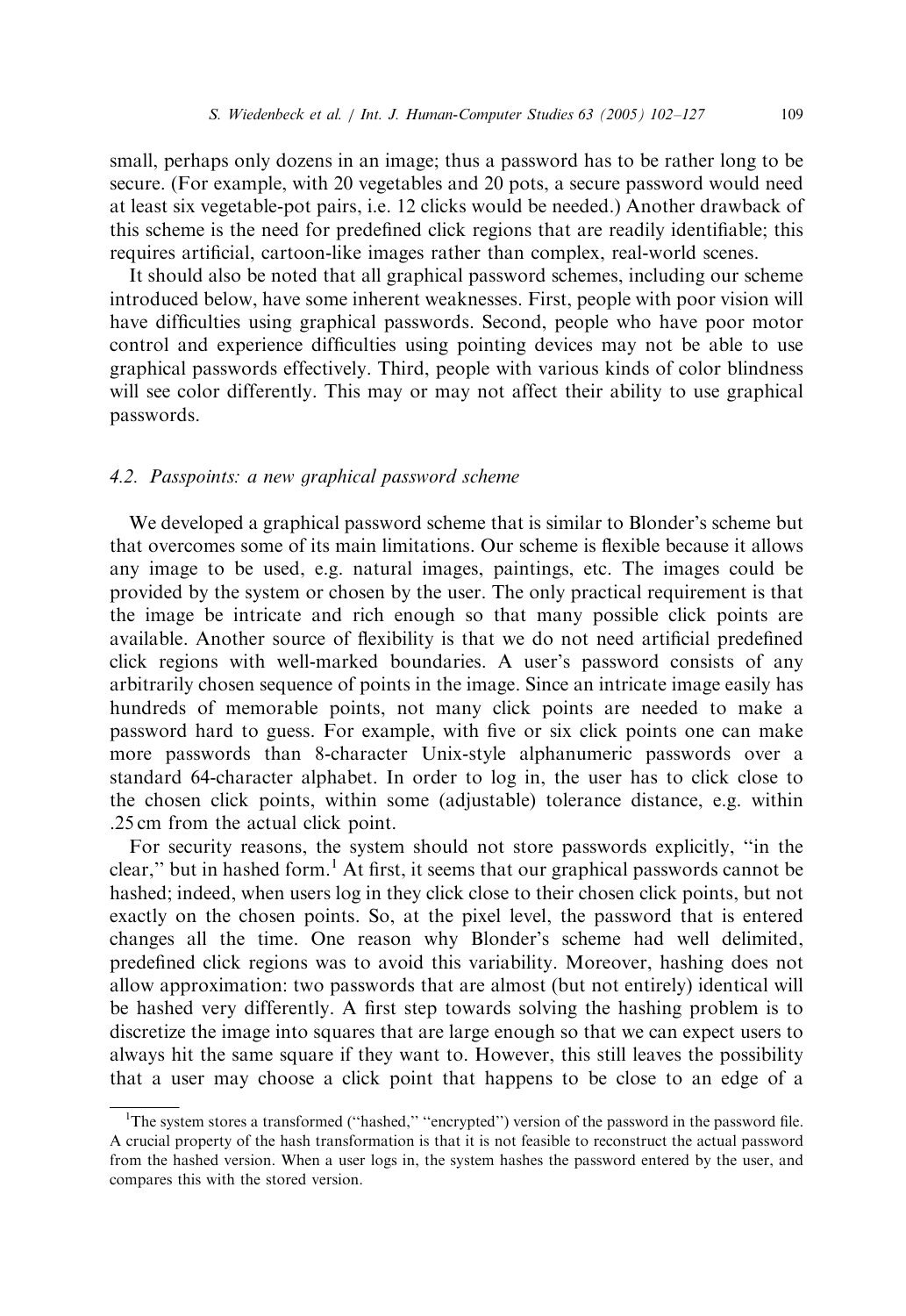discretization square (i.e. the tolerance around the click point). We do not want to display the discretization grid to the user (because that would be ugly and would limit the user's f[reedom of choice fo](#page-24-0)r click points). The problem of the edges can be solved by using three discretization grids simultaneously. The details of this method are explained in Birget et al. (2003). In short, every possible click point is within a safe distance from the edges of at least one of the three discretization grids; at password creation, for each click point the system remembers the safe grid (one out of three) for that click, and it hashes the location of the click square relative to that grid. Finding a discretization of images that allows hashing of the graphical passwords, without inconveniencing the user, is one of the main achievements of our design.

In Table 1 we compare the password spaces of PassPoints with that of alphanumeric passwords, for various parameter settings. The ''password space'' is the set of all passwords that are possible for a given password scheme and for a given setting of parameters. For example, for alphanumeric passwords of length eight over a 64-character alphabet, the number of possible passwords is  $64^8 = 2.8 \times 10^{14}$ . In our graphical password scheme, as we tested it in our empirical study, with image size  $451 \times 331$  and grid square size  $20 \times 20$  (all measured in pixels) there are about  $451 \times 331/20 \times 20 = 373$  grid squares; hence, for passwords consisting of five click points, the password space has size  $373^5 = 7.2 \times 10^{12}$ . With the same settings, but with six click points, the password space has size  $373^6 = 2.69 \times 10^{15}$ . If in our graphical password scheme the image size is  $1024 \times 752$  (roughly the full screen), with grid square size still  $20 \times 20$  (all measured in pixels), and with passwords consisting of five clicks, the password space will have size  $2.6 \times 10^{16}$ . If we assume that in the latter setting only half of the area of the image is used (because the other half of the area has no memorable features to click on), the password space will have size  $3.2 \times 10^{15}$ . Obviously, the password space should be large for a password scheme to be secure. However, the size of the password space is not the only thing that matters. The usability and memorability of passwords are just as important.

We see from these comparisons that for just five clicks, and for reasonably sized grid squares, graphical passwords have a larger password space than alphanumeric

|                                 | Image size        | Grid square size Alphabet size<br>(pixels) | No. squares | Length/ $No.$<br>click points | Password space<br>size |
|---------------------------------|-------------------|--------------------------------------------|-------------|-------------------------------|------------------------|
| Alphanumeric                    | N/A               | N/A                                        | 64          | 8                             | $2.8 \times 10^{14}$   |
| Alphanumeric                    | N/A               | N/A                                        | 72          | 8                             | $7.2 \times 10^{14}$   |
| Alphanumeric                    | N/A               | N/A                                        | 96          | 8                             | $7.2 \times 10^{15}$   |
| Graphical                       | $451 \times 331$  | $20 \times 20$                             | 373         |                               | $7.2 \times 10^{12}$   |
| Graphical                       | $1024 \times 752$ | $20 \times 20$                             | 1925        |                               | $2.6 \times 10^{16}$   |
| Graphical                       | $1024 \times 752$ | $14 \times 14$                             | 3928        |                               | $9.3 \times 10^{17}$   |
| Graphical (1/2)<br>screen used) | $1024 \times 752$ | $14 \times 14$                             | 1964        |                               | $2.9 \times 10^{16}$   |

|  |  | Comparison of password space for alphanumeric passwords and PassPoints with different parameters |  |  |
|--|--|--------------------------------------------------------------------------------------------------|--|--|
|  |  |                                                                                                  |  |  |

<span id="page-8-0"></span>

Table 1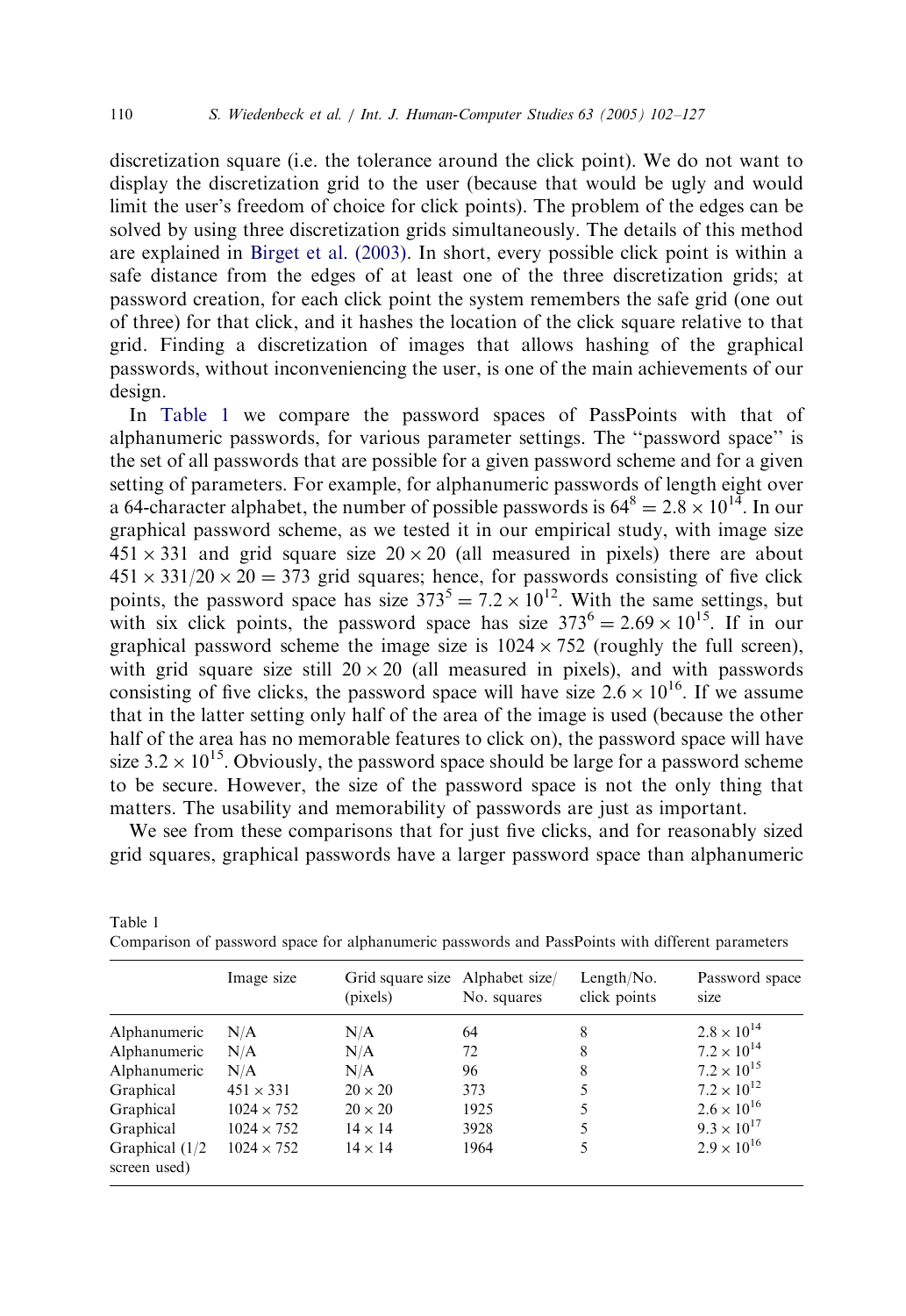passwords. Moreover, one could easily increase the number of click points to six or decrease the grid square (e.g. from  $20 \times 20$  to  $14 \times 14$ ). Indeed, with around 10 click points our password space is comparable in size to a cryptographic keyspace. Thus, another contribution of this design is a large password space with a small number of clicks.

For our experiment we used a smallish image of  $451 \times 331$  pixels, because we needed room for buttons and text on the side of the image; thus we had to restrict the size of our password space, for the sake of the experiment. Even in that limited setting our password space is close in size to the space of random alphanumeric passwords of length eight, over a standard 64-character alphabet.<sup>2</sup>

# 4.3. Methodology

## 4.3.1. Experimental design

The longitudinal experiment involved a between-subjects design with two conditions and multiple sessions covering creating, learning and retaining passwords across six weeks. The between-subjects factor was the kind of password, with two conditions: alphanumeric and graphical. There were three within-subjects sessions in the experiment. The sessions occurred in week 1, week 2, and week 6. In week 1 the participants first created a password, then learned the password by entering it multiple times. In the password creation phase we measured the number of attempts and amount of time to create a valid password. In the learning phase we measured the number of attempts and amount of time to meet a fixed learning criterion. After the learning phase, the participants filled out a questionnaire about their perceptions of the password system they used. Finally, at the end of the first session, participants carried out their first retention trial. The second session took place in Week 2; this was the participants' second retention trail. The third session in Week 6 was the final retention trial. In the retention trials we measured the number of attempts and amount of time for participants to enter a valid password.

#### 4.3.2. Participants

For our password study we targeted a population of experienced computer users. The participants were 40 members of a university community, including staff, students, and faculty. The highest educational level achieved varied from some postsecondary education to a Ph.D. Most of the participants had a Bachelor's degree. The mean age of the participants was 32.9 years ( $SD = 10.9$ ), and the range was from 20 to 55 years. The sample included 23 males and 17 females. All of the participants used PCs regularly.

<sup>&</sup>lt;sup>2</sup>The 64 characters are the 10 digits, 26 lower-case letters, 26 upper-case letters, underscore, and dot. For portability reasons we leave out other punctuation characters and symbols. Table 1 considers also a 96 character alphabet with added symbols and punctuation characters. In any case, we do not consider characters that are not on the keyboard.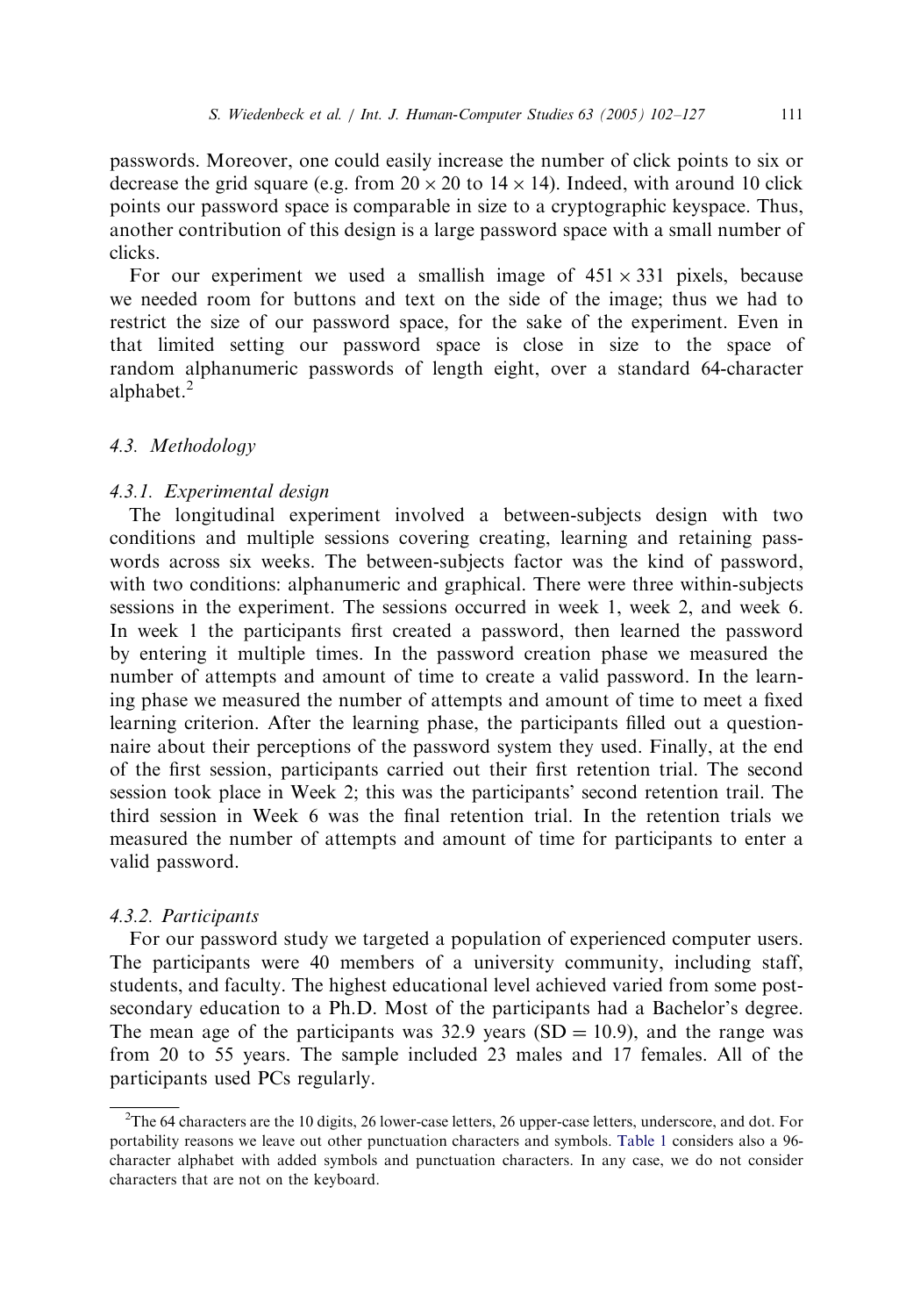## <span id="page-10-0"></span>4.3.3. Materials

The system included both graphical and alphanumeric password interfaces. An implementation of the PassPoints system was developed that was instrumented for collecting data. The graphical password interface included the picture used for testing and several buttons (Fig. 1). A single picture was used in this experiment, a scene of a hotel swimming pool with people moving around it. The picture was colorful with many elements that could serve as memorable click points, including people, objects (trees, tables, chairs, canopies, bins, clothing, hats, bags) and architectural elements (columns, beams, windows). The size of the picture was  $451 \times 331$  pixels. The grid square, or tolerance, around a click point was set to  $20 \times 20$  pixels; on the PC monitor this equated to a square of area .53 cm<sup>2</sup>. The picture occupied about half of the full screen. The rest of the screen consisted of a background with five buttons and with empty space to present instructions in certain phases of the experiment. The ''Submit'' button was used to submit the password when the user had entered it. The "Undo" and "Clear" buttons were used to correct a password before it was submitted; the ''Clear'' button erased all password points input so far; the ''Undo'' button erased only the user's most recent point. The ''See My Password'' button allowed the user to view his or her password during the learning phase and under certain circumstances in the following retention phase. The ''Quit'' button allowed a user to quit the experiment. This button was placed to the side to avoid inadvertent quitting. All instructions for the participants were given on the screen and feedback on correctness of a password input was given on screen when the user clicked the ''Submit'' button. The on-line testing system also included a questionnaire that asked the user's perceptions of the password system. The questions were answered on a 7-point Likert-type scale ranging from strongly agree (1) to strongly disagree (7).



Fig. 1. Graphical password interface used in experiment.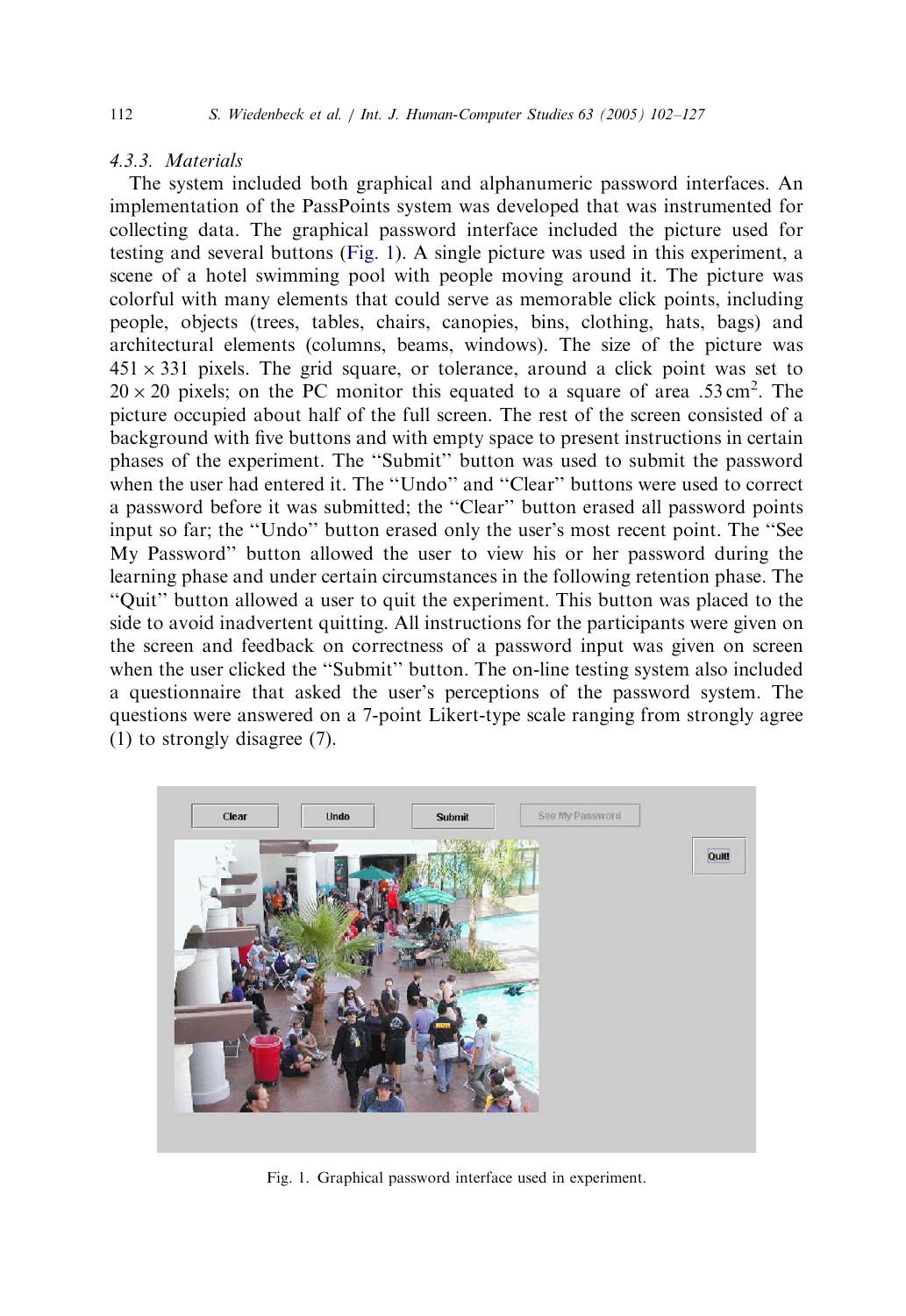In the alphanumeric interface a typical password input field was shown in which the user typed a password. The buttons were ''Clear,'' ''Submit,'' ''Show My Password,'' and ''Quit.'' The ''Undo'' button was omitted because users deleted characters using the backspace. The questionnaire was the same as the graphical password questionnaire except for small wording changes in a few questions.

# 4.3.4. Procedure

A single computer, a PentiumIV PC with a high-resolution 19-inch monitor, was used in the experiment. Testing was done individually in a quiet room. Participants were randomly assigned to the graphical or alphanumeric condition. Each individual participated in three sessions. The first session lasted about 35 min. The participants were introduced to the purposes and procedures of the experiment by viewing a 5 min PowerPoint presentation. On entering their assigned password system, the participant entered demographic data.

In the password creation phase the participant was given instructions on the screen to create a password. Graphical password users had to select and enter five distinct points on the picture with no point within the tolerance around any other chosen point. A graphical password of five points was used based on the analysis above, which shows that in terms of security five click points provide a password space about as large as or larger than an alphanumeric password of eight characters. Participants were told that they would have to remember the points and the order in which they were input. When the participant chose a point the tolerance around it was outlined on the screen with a number from 1 to 5 to indicate which ordered click it was; this showed the participant its size and helped the individual avoid choosing the next point too close to the previous one or choosing a password with too few or too many clicks. When the participant clicked the ''Submit'' button, the system gave feedback on whether the password was valid. If it was invalid, the participant was instructed to try to cre[ate a p](#page-12-0)assword again. When the user had created a valid password, the entire password was displayed as feedback to the user before going on to the learning phase (Fig. 2). The image was shown to the user outlining the tolerance of  $20 \times 20$  pixels around each point chosen. This was done to give the users feedback about the location and tolerance around the click points. The points were also numbered 1–5 to indicate their order of input. Note that the feedback mechanisms used in the experiment would be feasible in a real system only if the user created the password in a private place. Otherwise, attackers might be able to steal the user's password.

To create a password, alphanumeric users had to enter eight characters including at least one upper-case letter and one numeric character (a 62-character alphabet since no special characters were used). They were also told not to choose a password they had already used or a variation of a password they had used. As the participant typed each character a dot was shown to help the individual avoid entering too few or too many characters. The system enforced that the user re-enter the password until the conditions for a valid password were met. The 8-character password was displayed to the user in clear text as feedback before going on to the learning phase.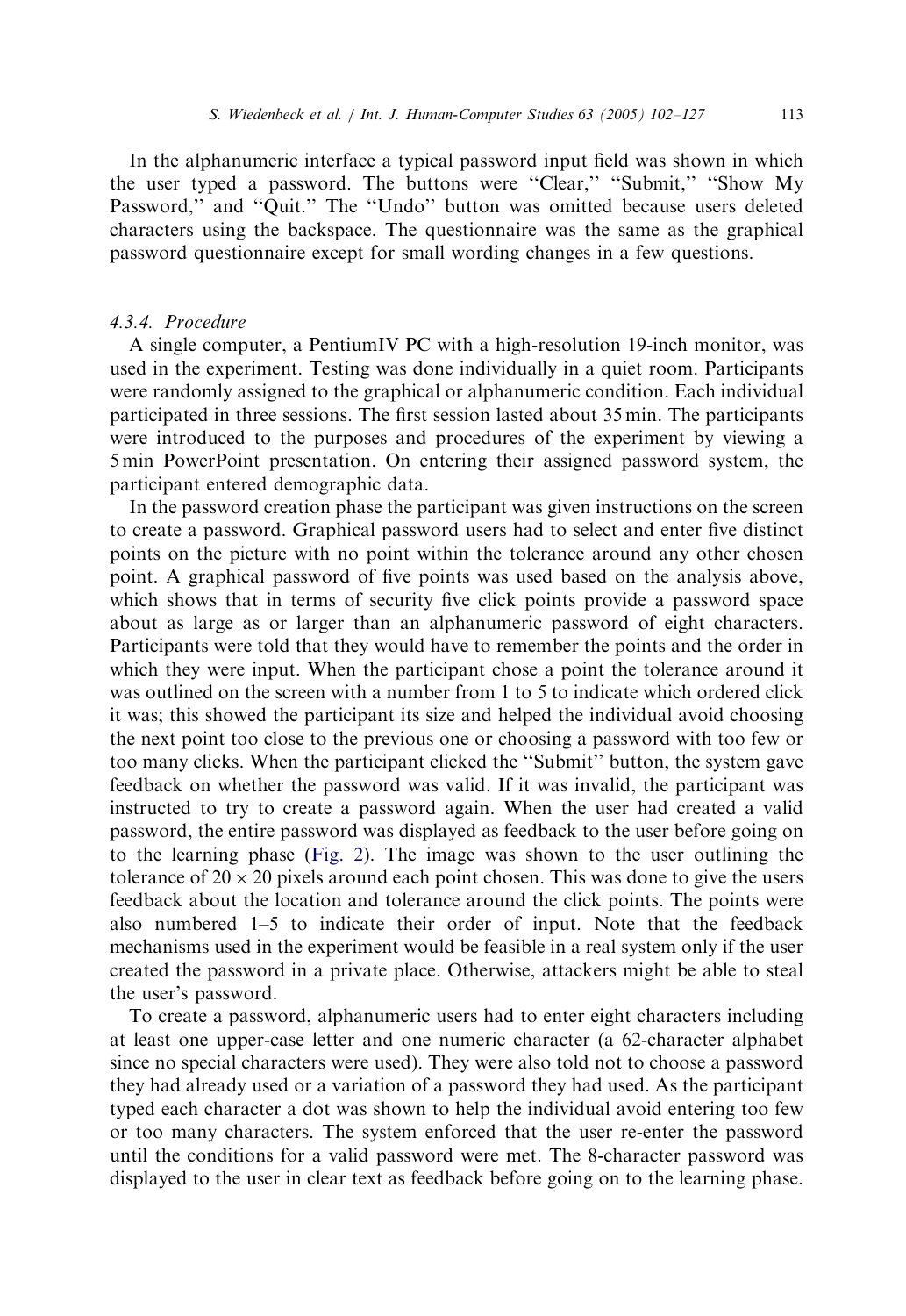<span id="page-12-0"></span>

Fig. 2. Example of participant password with tolerance and click order displayed.

As with the graphical password, this was for the purpose of learning in the experimental setting.

When the user had created a valid password, the learning phase began. To reinforce the password the user entered the password repeatedly until he or she achieved ten correct password inputs. Users received binary feedback on the correctness of each password input and could see an on-screen count of how many correct and incorrect entries they had made. If the user was not able to remember the password, he or she could click on ''Show My Password,'' which displayed the password (either the alphanumeric string or the image with the password points shown as in Fig. 2). After the learning phase, the participant filled out the questionnaire on-line. This was designed to gather user perceptions and act as a distractor between the learning phase and the first retention trial.

In the retention phase, password retention was measured longitudinally three times. At the end of the first session, the user had to enter the password correctly one time. This served as the first retention trial, R1. The following retention trials, R2 and R3, took place in week 2 and week 6, respectively. The retention trials took about 5 min. The participant was finished as soon as the correct password was entered. If the participant entered an incorrect password, the system gave feedback that the password was wrong, and the user was instructed to re-enter the password. If the user failed to input the password correctly after five attempts, the ''Show My Password'' button was enabled and the user could view the password, if desired, then make another attempt to input it. After the last retention trial, R3, the user again filled out a questionnaire as in the first session and wrote answers to five open-ended questions.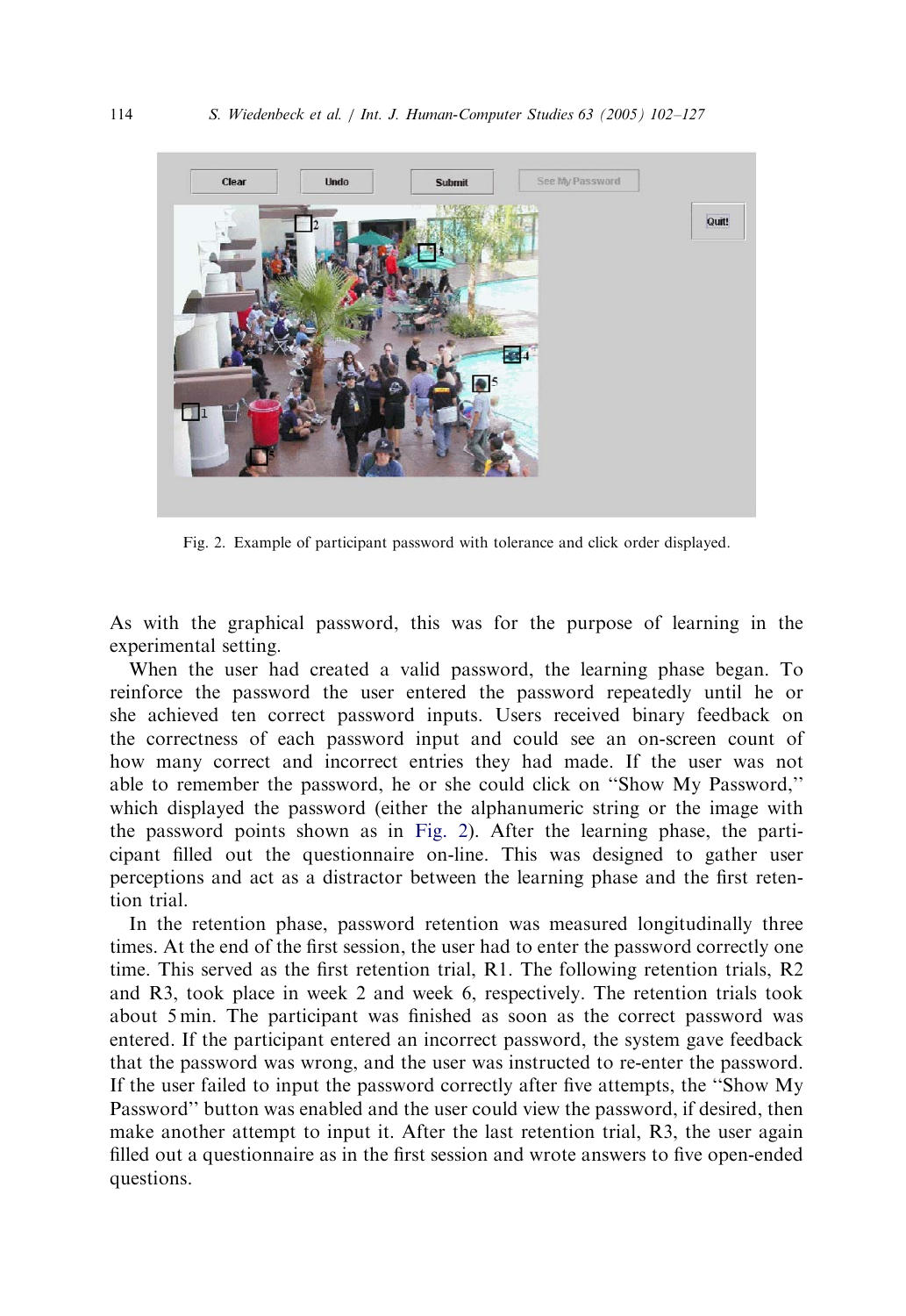# 5. Results

The results are reported below by experimental phases: password creation, learning, and retention. The relevant questionnaire results are also reported for each phase. Results of the open-ended questions are not reported here.

# 5.1. Creation phase

In the creation phase participants repeatedly created and submitted passwords until they succeeded in creating a valid password. The total number of attempts required to create a valid password was measured. The amount of time to create a valid password (including all attempts) was also measured. The means and standard deviations of these two measures are shown in Table 2.

Both measures were analysed using a t-test. For total attempts to create a valid password the results showed that the graphical group took significantly fewer attempts:  $t(38) = 3.13, p < .005$ . In the alphanumeric group 11 of 20 participants took two or more attempts to create a valid password. By contrast, in the graphical group 19 of 20 participants created a valid password on their first attempt. The graphical group took less total time to create a valid password than did the alphanumeric group, but the difference did not reach significance:  $t(38) = 1.79, p < .083.$ 

In the questionnaire participants were asked two questions about the password creation, as shown in Table 3. Recall that the scale ran from 1 to 7 with lower numbers indicating stronger agreement. The questions were analysed using the nonparametric Mann–Whitney  $U$  test. For the first question there was a significant difference ( $U = 127.00, p < .043$ ), with the graphical subjects agreeing more strongly that they did not have trouble choosing a password. For the second question there was no significant difference.

# 5.2. Learning phase

In the learning phase participants practiced inputting their password in order to remember it. They input their password repeatedly until they had achieved 10 correct

Table 2

Means (standard deviations) of total attempts to create a valid password and total time to create a valid password (alphanumeric  $N = 20$ /graphical  $N = 20$ )

|                                | Mode                      | Mean (SD)                      |  |
|--------------------------------|---------------------------|--------------------------------|--|
| Total attempts to create       | Alphanumeric<br>Graphical | 1.70(0.18)<br>1.10(0.07)       |  |
| Total time to create (seconds) | Alphanumeric<br>Graphical | 81.10 (36.50)<br>64.03 (21.93) |  |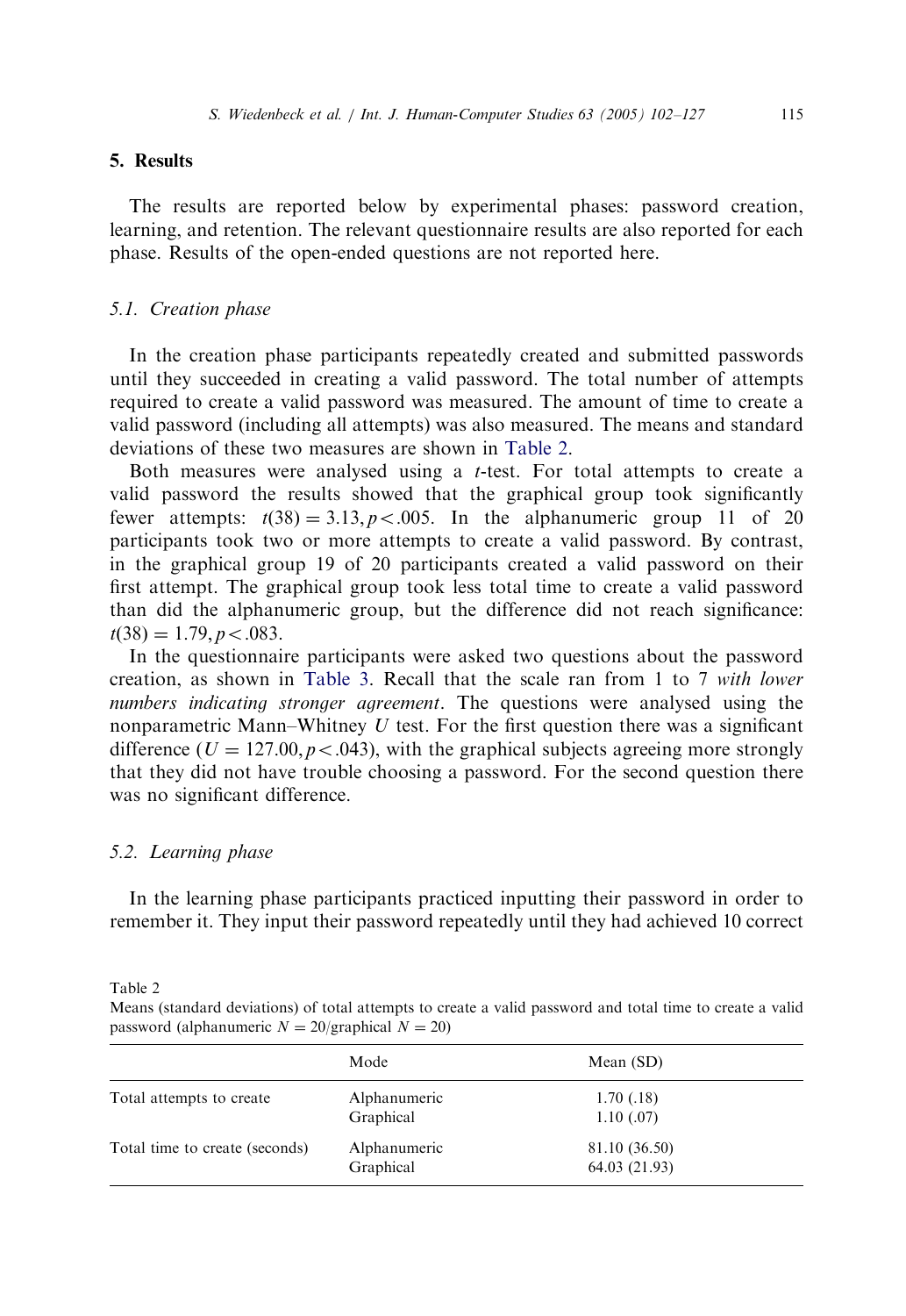Means (standard deviations) of questions about the creation phase (alphanumeric  $N = 20/$ graphical  $N = 20$ 

|                                                    | Mode                      | Mean (SD)                |
|----------------------------------------------------|---------------------------|--------------------------|
| I did not have much trouble thinking up a password | Alphanumeric<br>Graphical | 3.30(1.59)<br>2.35(1.57) |
| It did not take me long to think up a password     | Alphanumeric<br>Graphical | 3.15(1.63)<br>2.60(1.42) |

Table 4

Means (standard deviations) of number of incorrect submissions and total practice time in the learning phase (alphanumeric  $N = 20$ /graphical  $N = 20$ )

|                                 | Mode                      | Mean (SD)                      |
|---------------------------------|---------------------------|--------------------------------|
| Number of incorrect submissions | Alphanumeric<br>Graphical | .40(0.68)<br>4.80(7.16)        |
| Total practice time (seconds)   | Alphanumeric<br>Graphical | 66.08 (4.92)<br>171.89 (24.46) |

logins. The number of incorrect password submissions was measured and the total time spent on practicing, including correct and incorrect inputs. Table 4 shows the means and standard deviations.

The two measures were analysed using  $t$ -tests. There were significant differences in favor of the alphanumeric group in both cases: num[ber of](#page-15-0) incorrect inputs  $t(38) = -.2.73, p < .013$ ; total practice time  $t(38) = -4.24, p < .0001$ . Graphical participants had much more variability in their practice (Fig. 3). Of the 20 alphanumeric participants 14 had no incorrect inputs, four had one incorrect input, and two had two incorrect inputs. In the graphical group eight had no incorrect inputs, four had one incorrect input, and one had two incorrect inputs. The remaining seven graphical participants had more than three incorrect inputs. Four of these participants were extreme with 17–20 incorrect inputs. We reanalysed the date removing these four outliers and found that the difference in the number of incorrect inputs was not significant  $(t(34)$  =  $-1.85, p < 113$ ), but the total practice time remained significantly longer for the graphical group  $(t(34) = -4.58, p < .0001)$ .

In the questionnaire, participants were asked five questions relevant to password learning (Table 5). There was a significant difference on the first question (Mann–Whitney  $U = 98.50, p < .004$ ), with the alphanumeric subjects agreeing more strongly that it did not take them long to complete the password inputs. There were no significant differences in the other questions.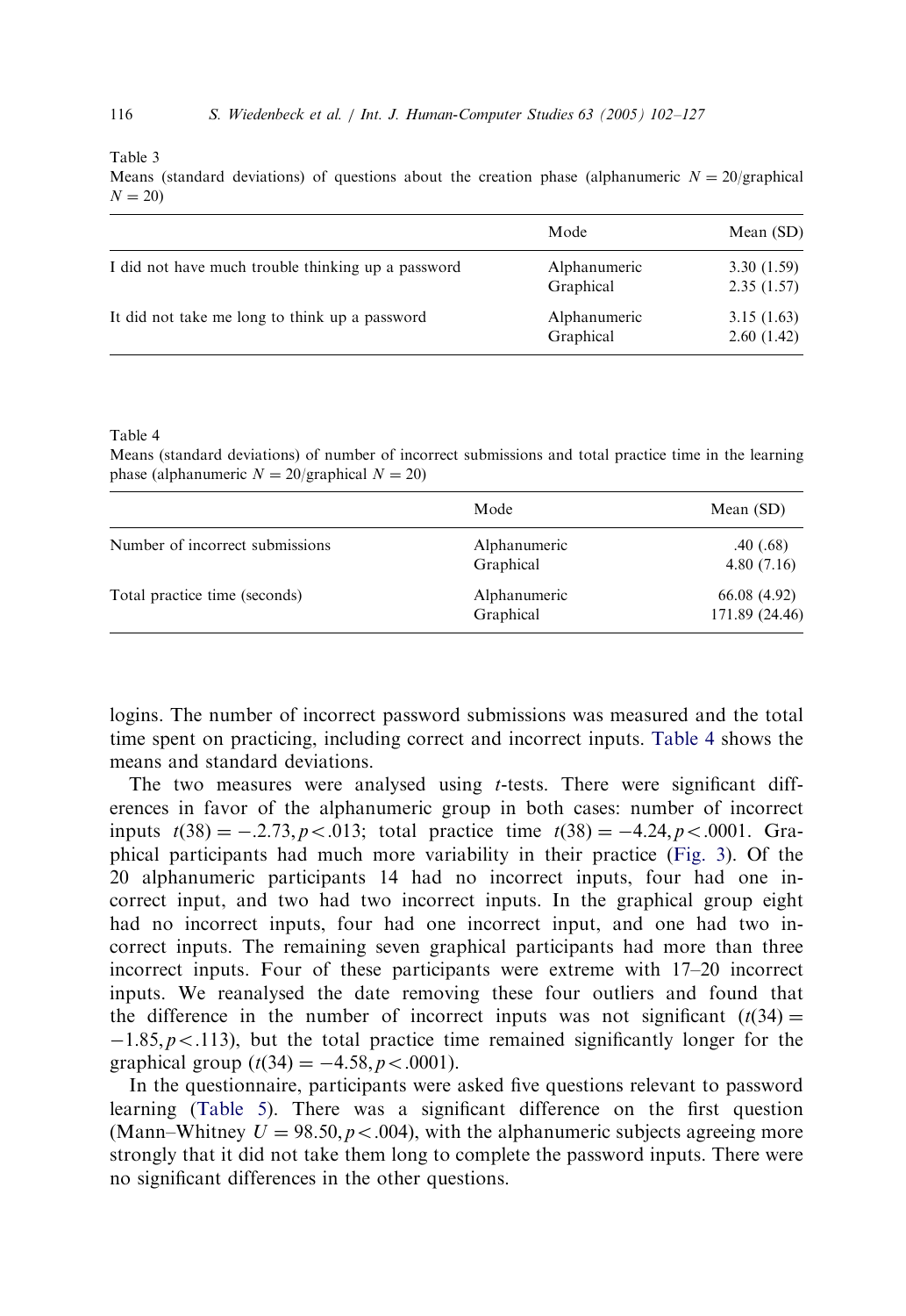<span id="page-15-0"></span>

Fig. 3. Incorrect password submissions by participant in the learning phase.

Means (standard deviations) of questions about the learning phase (alphanumeric  $N = 20/\text{graphical}$ )  $N = 20$ 

|                                                             | Mode                        | Mean $(SD)$              |
|-------------------------------------------------------------|-----------------------------|--------------------------|
| It did not take me long to input my password 10 times       | Alphanumeric<br>Graphical   | 1.65(0.67)<br>3.40(2.14) |
| Once I created my password I was able to input it correctly | Alphanumeric<br>Graphical   | 1.65(0.79)<br>2.60(1.82) |
| My password input got better with practice                  | Alphanumeric<br>Graphical   | 1.20(0.52)<br>1.15(.50)  |
| Inputting my password was easy                              | Alphanumeric<br>Graphical   | 1.90(1.02)<br>2.70(2.18) |
| Inputting my password was fast                              | Alphanumerical<br>Graphical | 2.35(1.14)<br>3.05(1.73) |

## 5.3. Retention phase

In the retention phase participants input the password longitudinally three times: at the end of the first session in week 1, in week 2, and in week 6. Recall that in each retention session the participant [had onl](#page-16-0)y to enter his or her password correctly one time. The number of incorrect password submissions and time for the correct [submiss](#page-16-0)ion were measured. See Table 6 for the means and standard deviations.

A two-way, mixed mode ANOVA was used for the analysis of the two measures in Table 6. In each case the within-subjects factor was retention trial  $(R1/R2/R3)$  and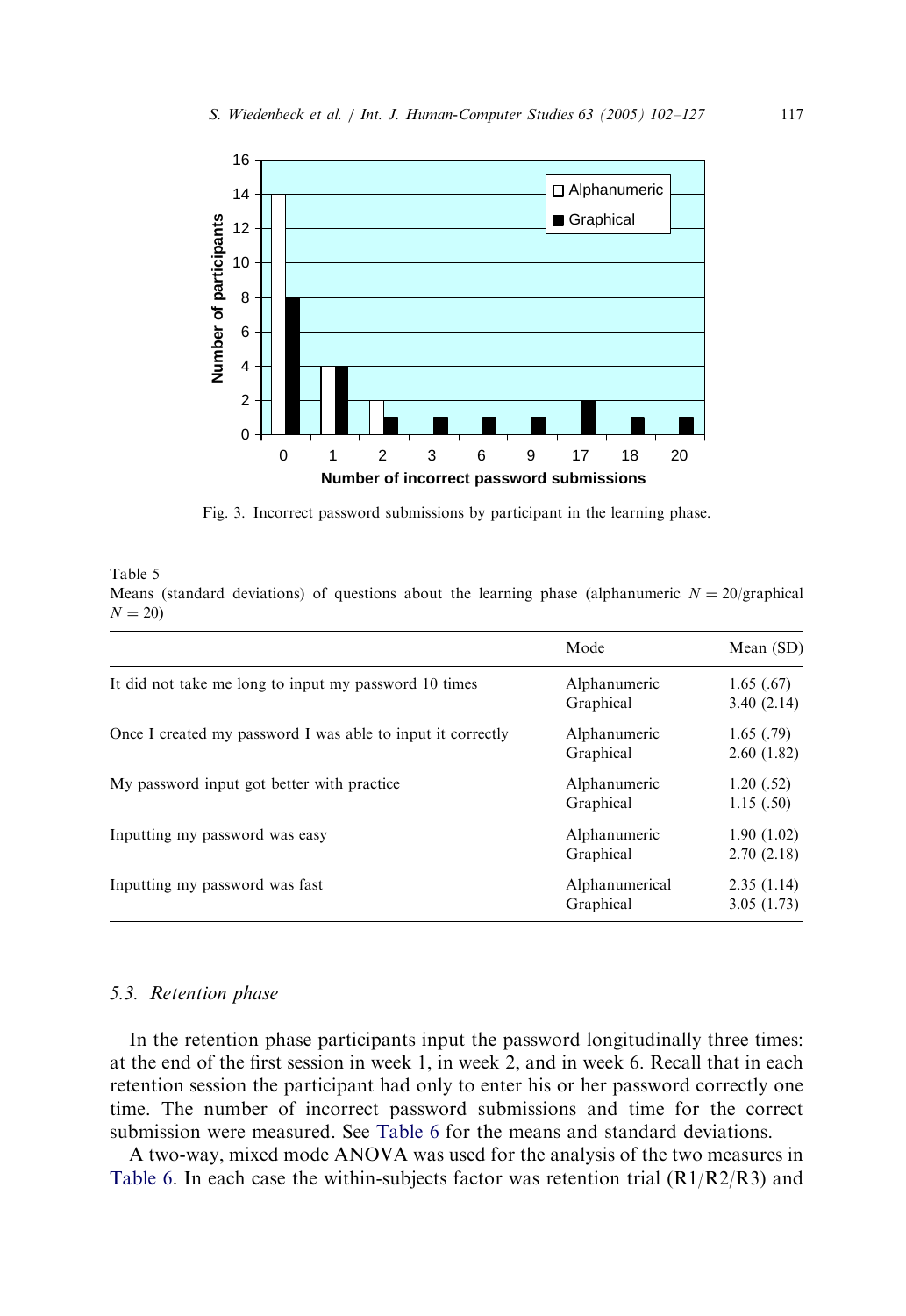Means (standard deviations) of number of incorrect password submissions and time for correct submission (s) in the retention phase (alphanumeric  $N = 20$ /graphical  $N = 20$ )

|                                 | Mode         | Mean $R1(SD)$ | Mean $R2(SD)$ | Mean $R3(SD)$ |
|---------------------------------|--------------|---------------|---------------|---------------|
| Number of incorrect submissions | Alphanumeric | .25(.79)      | 2.20(2.73)    | 1.75(2.47)    |
|                                 | Graphical    | 1.55(1.57)    | 2.75(3.88)    | 1.50(2.80)    |
| Time for correct submission (s) | Alphanumeric | 5.23(1.66)    | 9.42(3.70)    | 9.24(3.72)    |
|                                 | Graphical    | 8.78 (4.40)   | 24.25 (15.21) | 19.38 (17.57) |



Fig. 4. Number of participants who failed to submit a valid password on the first attempt.

the between-subjects factor was mode (alphanumeric/graphical). Tukey's HSD was used for post hoc tests. For the number of incorrect submissions, the effect of retention trial was significant ( $F(2, 76) = 6.907$ ,  $p < .002$ ). The effect of mode was not significant. The interaction between retention trial and mode also was not significant. A post hoc test for differences between the retention trials showed that the only significant difference was between R1 and R2 ( $p < .001$ ), with R1 taking fewer trials than R2. Fig. 4 s[hows th](#page-17-0)e number of participants who failed to submit a valid password on their first attempt for each retention trial.

We also show in Fig. 5 the number of participants who failed to "log in" by the criterion of allowing a maximum of five attempts. Many password systems limit the number of attempts to some similar small number. We enabled the ''See My Password'' button after five failed attempts; all participants who had not succeeded after five attempts did ultimately view their password via the ''See My Password'' button.

For the total time for the correct submission, the effect of retention trial was significant  $(F(2, 76) = 21.67, p < .0001)$ . The effect of mode was also significant

<span id="page-16-0"></span>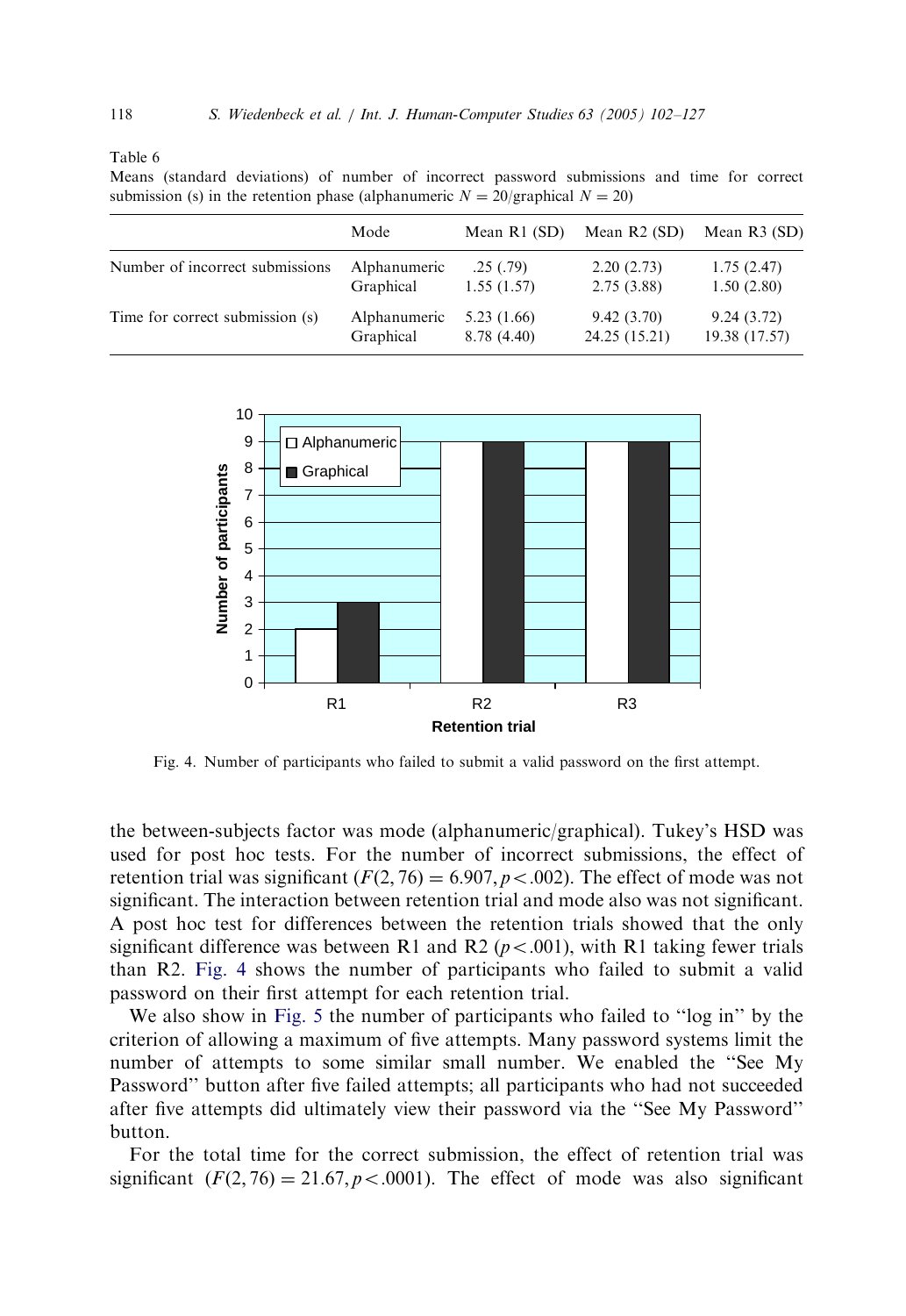<span id="page-17-0"></span>

Fig. 5. Number of participants in each retention trial who failed to submit valid password after five attempts. Note that these participants subsequently viewed their password.

Means (standard deviations) of questions about the retention phase (alphanumeric  $N = 20/\text{graphical}$  $N = 20$ 

|                                                  | Mode                      | Mean (SD)                |
|--------------------------------------------------|---------------------------|--------------------------|
| Inputting my password was easy                   | Alphanumeric<br>Graphical | 1.90(1.02)<br>2.70(2.18) |
| Inputting my password was fast                   | Alphanumeric<br>Graphical | 2.35(1.14)<br>3.05(1.73) |
| I think the password system was pleasant to use  | Alphanumeric<br>Graphical | 3.00(1.34)<br>2.40(1.57) |
| I think that the rules [about password creation] | Alphanumeric              | 5.25(1.71)               |
| make it easy to remember the password            | Graphical                 | 3.55(2.09)               |

 $(1,38) = 39.24$ ,  $p < .04001$ ) with the graphical group taking longer times. There was a significant interaction between retention trial and mode ( $F(2, 76) = 6.67$ ,  $p < .004$ ). Tukey's HSD showed that there were significant time differences between R1 and R2 and between R1 and R3, but no significant difference between R2 and R3. A post hoc Newman–Keuls test for the interaction indicated that in the R2 trial the graphical time was highly elevated with respect to the other conditions ( $p < .05$ ).

Results from the questionnaire at the end of the final retention trial are shown in Table 7. There were no significant differences between the alphanumeric and graphical groups on perceived ease of inputting the password, speed of entering the password, and pleasantness of the password system. Graphical password users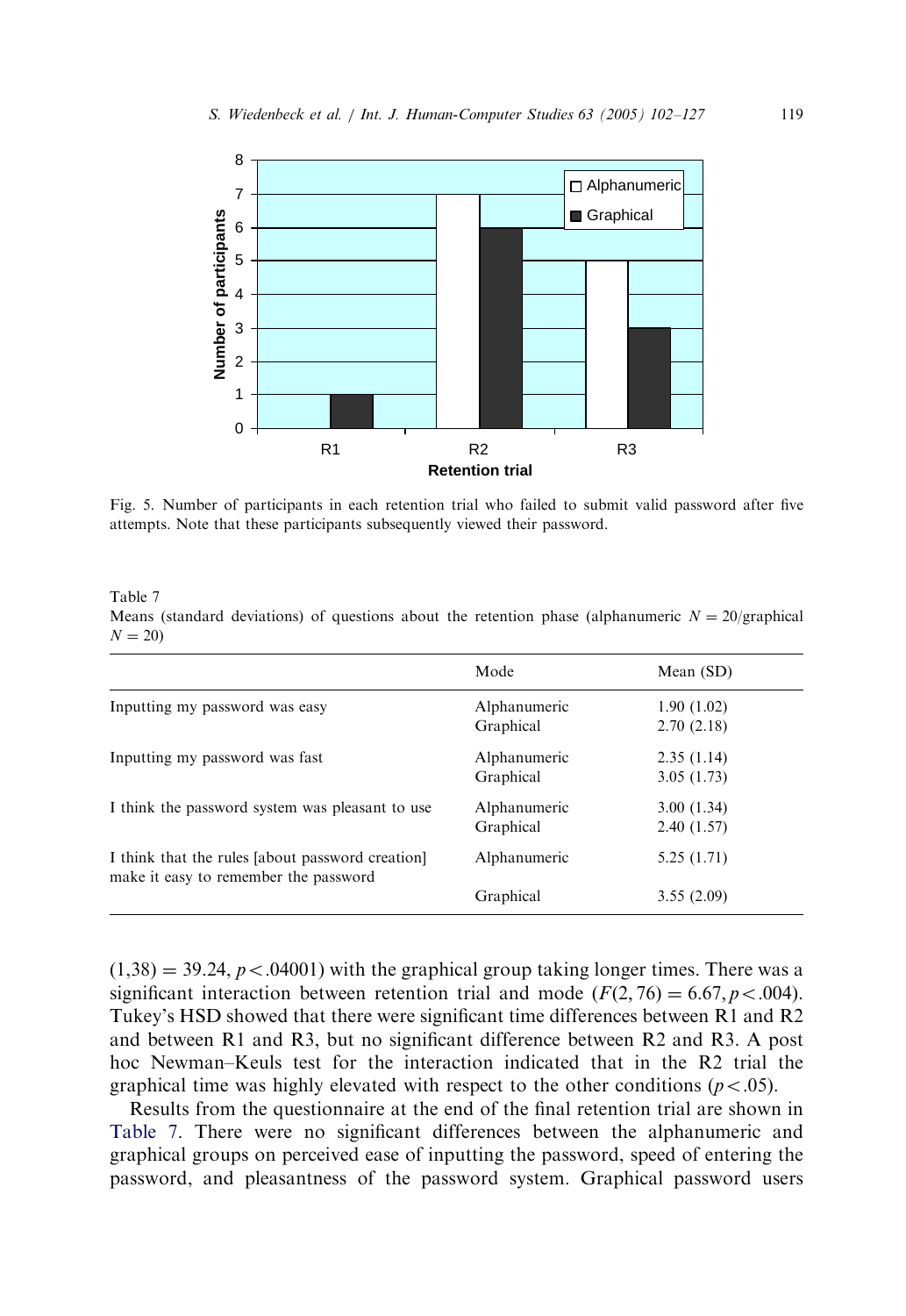agreed more strongly than alphanumeric users that the rules for creating a password made it easy to remember the password.

# 6. Discussion

PassPoints has the security advantage of a large password space over alphanumeric passwords, as shown in Table 1. It also has an advantage in password space over Blonder-style graphical passwords and recognition-based graphical password, such as Passfaces. However, usability is also a critical consideration. Our results of testing the prototype PassPoints system in comparison to alphanumeric passwords yielded mixed results.

The graphical group found creating a password easy. Users created passwords quickly (an average of 64 s) and only one out of 20 participants had to repeat the password creation because of failure to create a valid password in their initial attempt. Alphanumeric password users had more difficulty. They took somewhat longer (an average of 81 s) than the graphical users. Eleven of the 20 alphanumeric users were not successful in their first attempt to create a valid password. Users' perceptions were consistent with these results: the graphical group reported significantly stronger agreement that it was easy to create a password. The rules for creation of a graphical password were clear and simple for users. The only way they could go wrong was by choosing too many or too few points or by choosing points within the tolerance around another point. Alphanumeric subjects had three rules that were also straight-forward and consistent with typical recommendations for password choice: the password had to consist of eight characters, with at least one uppercase character and one numeric character. Although the alphanumeric rules were not highly restrictive and were displayed while the participants were creating their passwords, over half failed initially. Furthermore, even in week 6 the alphanumeric group still reported that the rules about password creation made it hard to remember the password. This suggests that the alphanumeric participants were not accustomed to selecting passwords with a view toward security.

In the learning phase the alphanumeric group took fewer trials to achieve 10 correct password inputs than did the graphical group. This is also reflected in significantly longer total times to input the graphical passwords. Seventy percent of the alphanumeric participants input the password 10 times without any errors, and all alphanumeric participants were able to achieve the criterion with a maximum of two incorrect password inputs. The graphical group took more trials and had more variability. Forty percent of graphical participants achieved input of the password 10 times without any errors, and 70% achieved the criterion with a maximum of three incorrect password inputs. However, strikingly, the least successful 20% of the group made between 17 and 20 incorrect password inputs.

It is not surprising that the alphanumeric group achieved the practice more easily than the graphical group. Although the alphanumeric group had some difficulty in creating a valid password, inputting an alphanumeric password was a highly familiar process. The time between viewing the display of the valid password at the end of the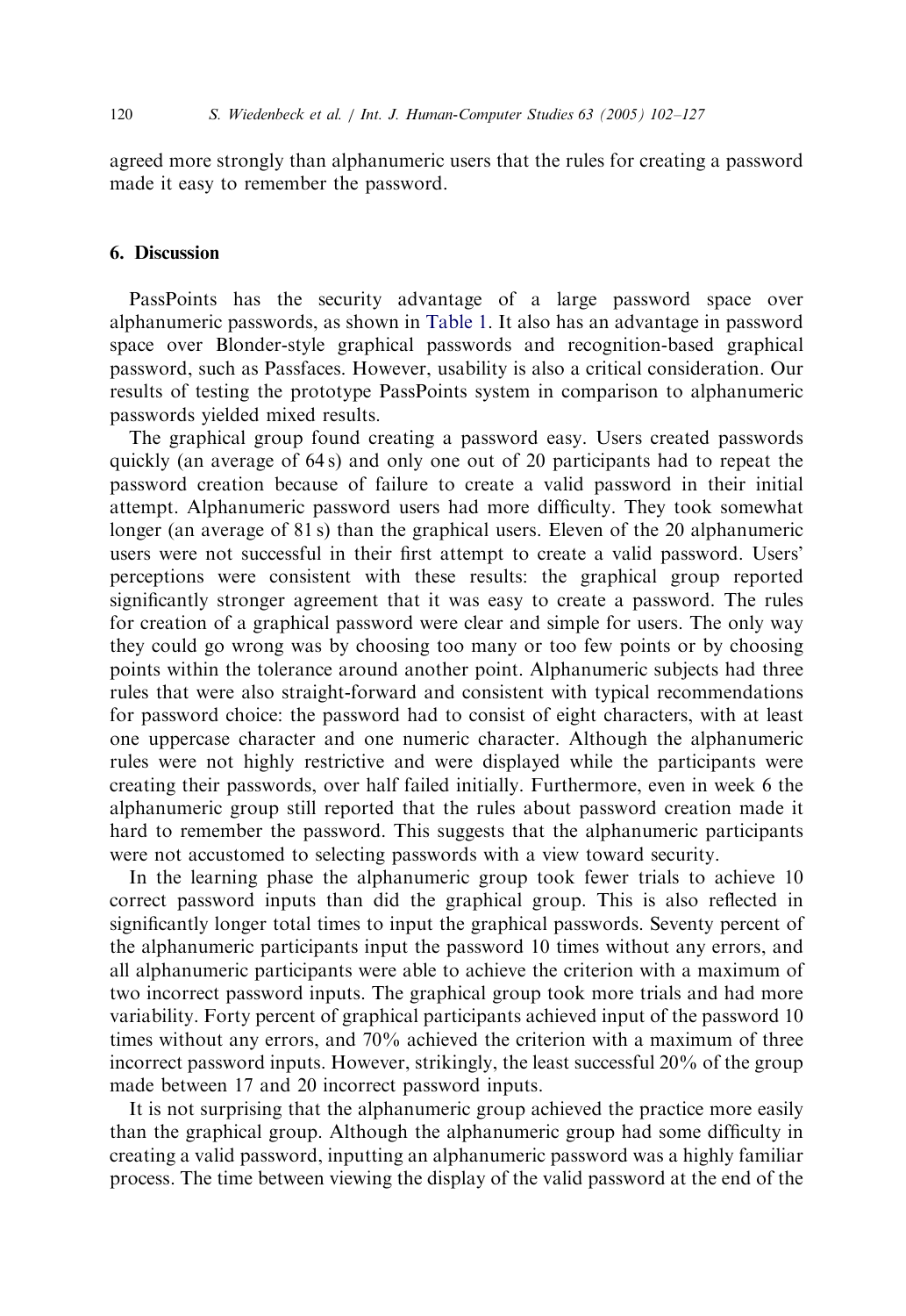creation phase and inputting the first password input in the learning phase was a matter of less than 30 s. Most participants were able to retain the password and input it correctly. The few users who forgot the password were able to see it by clicking ''Show my Password.'' In sum, the password learning phase for the alphanumeric users was familiar and easy to carry out. It involved repetitive inputs to reinforce the password, without any other new concepts or procedures to learn.

For the graphical group the learning was much harder, probably because graphical passwords were completely new both conceptually and procedurally. There were several sources of error. Occasionally participants skipped one password point, inputting four rather than five points. Also, they occasionally input points in the wrong order. However, this was fairly rare because most participants created their password to follow a certain trajectory of points across the screen (e.g. an arc) and thereby were able to remember the order of input. The most common problem in graphical password input was clicking close to, but outside, the tolerance around the click point. The  $20 \times 20$  pixel tolerance yielded a square of .53 cm<sup>2</sup>. Although at the end of the creation phase participants had viewed their click points with the grid boxes representing the tolerance outlined on the image, they still had difficulty being as precise as required. They input their points slowly, so this was not a phenomenon of working carelessly. Rather, it appears that in password creation participants focused on the general neighborhood of their click points rather than the close surrounds. For example, an individual might have remembered that his or her click point was on a certain hat, rather then on the crown of the hat. During the learning trials participants had to learn their click points in a precise way. Most were able to do this by a few extra trials, sometimes clicking on ''Show my Password'' once or twice. Those who took the highest number of trials tended to have interacting errors, e.g. not clicking precisely enough, then in the next trial correcting the precision problem but, in their concentration on the precision, omitting a point. As in any real password system, the feedback was whether the entire password input was correct or not. The feedback given did not pinpoint in what way(s) the password was wrong. Another complication for participants who had serious difficulties was that, in the concerted effort to input the password accurately, some participants seemed to forget that they could use the ''Show my Password'' button for help. Basically, a large majority of graphical users had little difficulty in the learning phase, but 20% had substantial problems.

In spite of the difficulties of some in the graphical group, most of the perceptions, reported after the learning phase, were similar across the two groups. The graphical group did agree significantly more than the alphanumeric group that the 10 password inputs took a long time. However, the groups were similar in their perceptions that they were able to enter the password correctly and that they had improved with practice. Interestingly, the two groups did not differ significantly on questions about how easy and how fast it was to input a password. This reflects that only a minority of graphical participants had serious difficulties in learning.

In the retention phase, the correctness of password inputs differed strongly by trial for both groups. Since the R1 trial took place in the same session as the creation and learning phases, there were relatively few bad inputs, given the short time the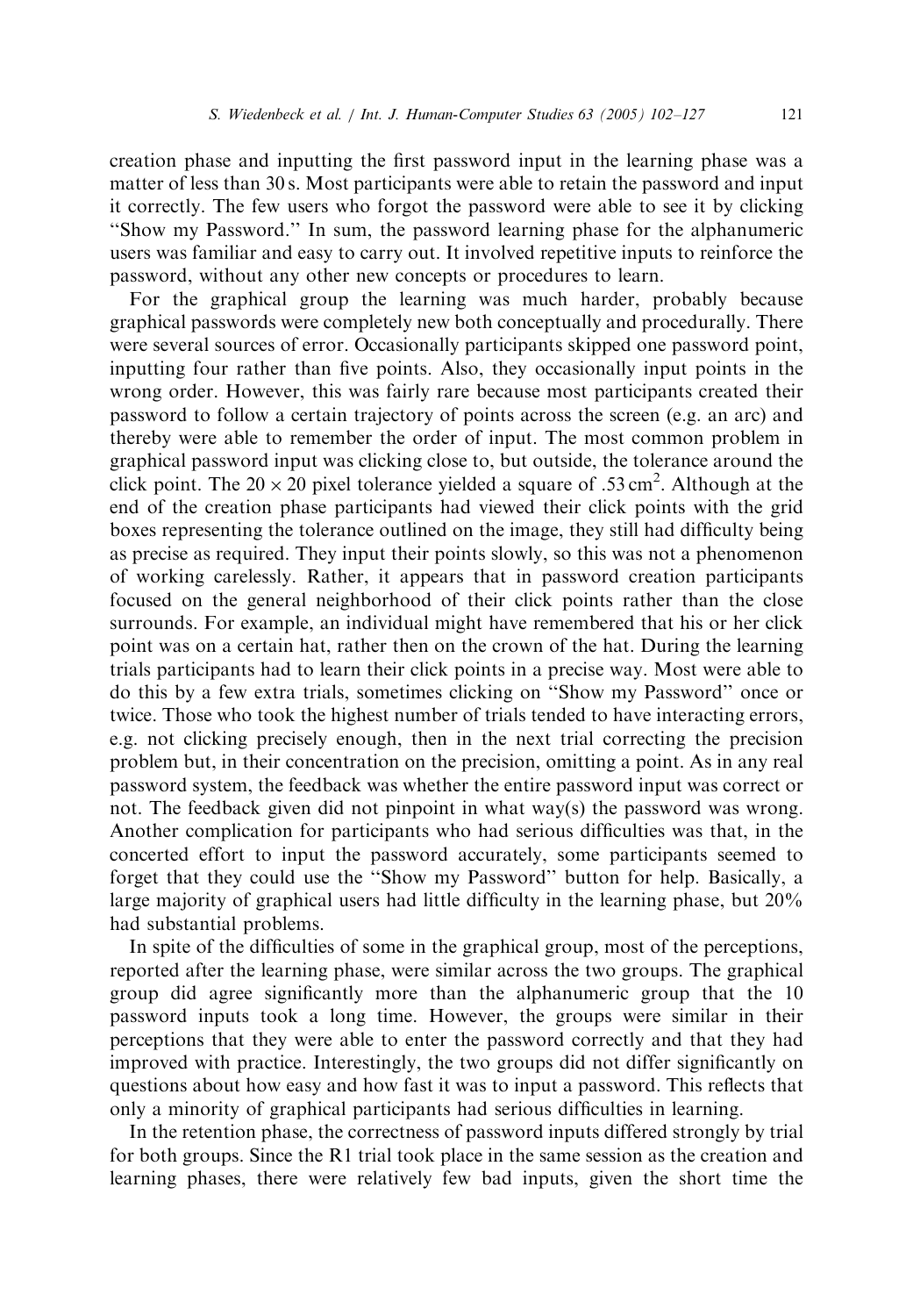participants had to retain the password. However, in the R2 trial 1 week later participants had more difficulty recalling their passwords. Interestingly, in the final R3 trial at the end of the experiment there appears to have been some consolidation of the passwords in memory because the incorrect inputs were lower than in R2, though not significantly, in spite of the long time lapse. The lack of significant differences between the alphanumeric and graphical modes on the correctness of password inputs and lack of interactions between mode and trial, indicate that the main factor in correctness was password memory for both groups.

The time for the correct input of the password showed that the alphanu[meric](#page-24-0) [group](#page-24-0) was faster across the board. A longer input time is expected for the graphical group based on the time for mouse movement and selection of the target (Fitts, 1954), but the large difference between the two groups suggests strongly that the time difference was not due primarily to the mechanics of movement and selection, but to the think time to locate the correct click region and determine precisely where to click. Among the three sessions, the fastest input was in R1, a result that was expected and corresponded to the high correctness of inputs in R1. The increased time for the correct password input in R2 and R3 was substantially elevated over R1 for both alphanumeric and graphical groups. Like the correctness of inputs, this shows the effect of intermittent use on memory for passwords. In addition, the graphical group in R2 was by far the slowest, indicating that participants proceeded slowly and carefully to ensure correct recall and input. Interestingly, in the graphical group the R3 trial at the end of six weeks was a bit faster (though not significantly) than the corresponding R2 trial. This suggests that the graphical participants were becoming familiar enough with their graphical passwords and input procedures to work more quickly.

The general perceptions of the alphanumeric and graphical groups were similar on the ease and speed of entering the password and on the pleasantness of using the system. This is a bit surprising with respect to the speed issue because, in fact, the speed for correct inputs was substantially slower in the graphical group, particularly in the R2 retention trial. A possible explanation is that the graphical group was intrigued enough with the system to lessen their perception of the lapse of time. In fact, during our debriefing most graphical participants expressed enthusiasm for the graphical password system.

# 7. Conclusion

In conclusion, the empirical testing of PassPoints indicates strengths and weaknesses. Graphical password users were able to easily and quickly create a valid password, but they had more difficulty learning their passwords than alphanumeric users, taking more trials and more time to complete the practice. Graphical users' retention of their password over the course of six weeks was similar to alphanumeric users, but the graphical users continued to take more time to input their passwords than alphanumeric users. Graphical users had similar perceptions to alphanumeric users in terms of ease and speed of input and pleasantness of their password system.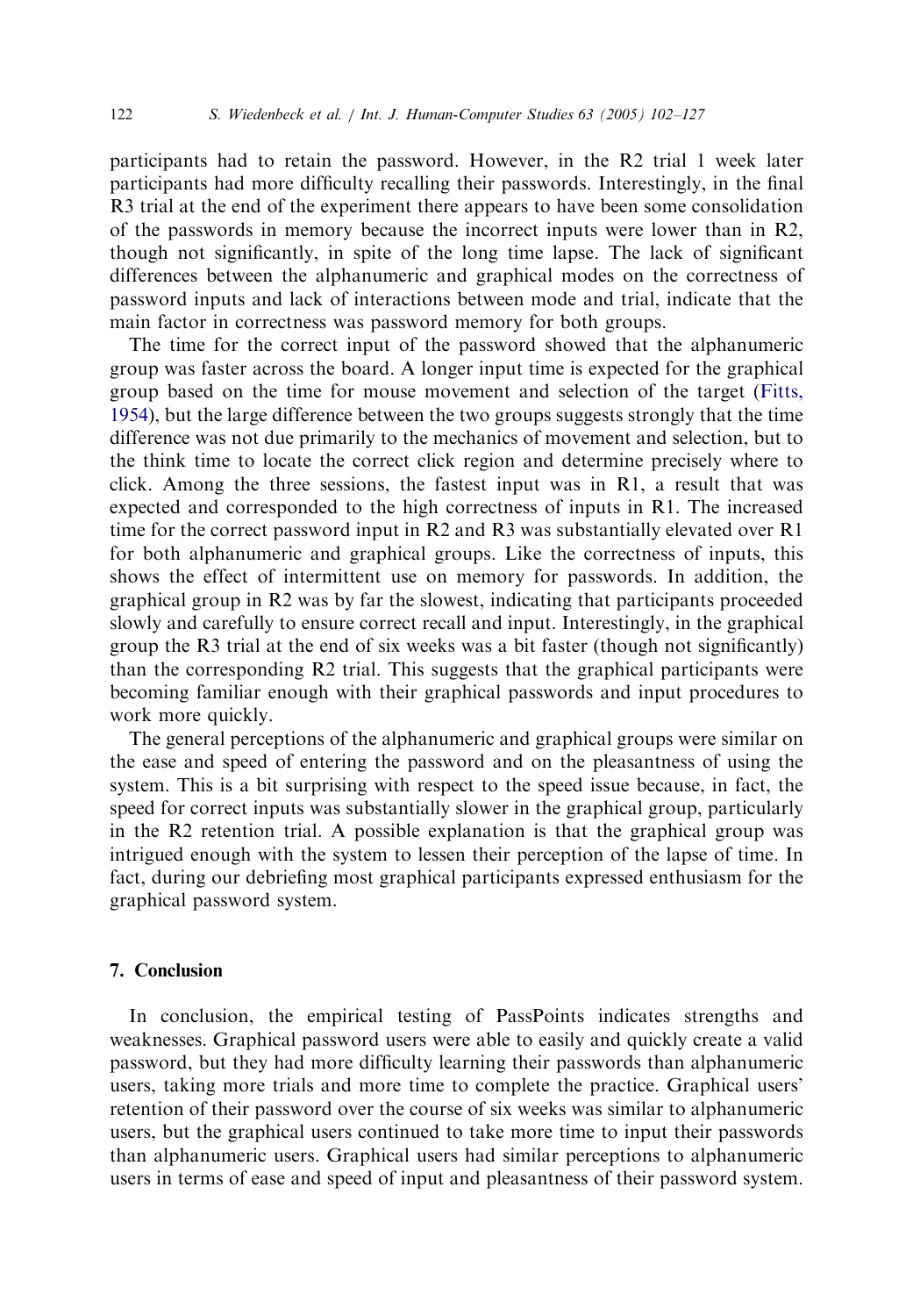Our testing was affected by the fact that we were comparing a totally new graphical password concept and procedure to the extremely well known and practiced alphanumeric password. Almost by definition the playing field was not entirely level. Even with instructions, one-fifth of graphical participants faced difficulties inputting their password in the learning phase. The main difficulty was in understanding the precision requirement and attending to the tolerance around the click point during password creation. Users who did this had little difficulty in entering their password correctly. For security reasons it is probably not feasible to increase the size of the tolerance around click points, so emphasis on precision is important in training, as is practice inputting the password. Preliminary results of a study we are currently carrying out suggest that users can retain the location of click points with even smaller tolerances than used here, if they attend precisely to the tolerance around their click point during training. New users of graphical passwords probably will benefit from a self-training module for password creation and practice. A simple training module could be something like our procedure of creating a password and inputting it multiple times to reinforce it, with the ability to change the password if the user had difficulty accurately recognizing his or her click points. To reinforce precise memory of the click points it might be useful during practice to show users how closely their clicks were located with respect to their actual password points.

An encouraging outcome is that, after the learning phase, the graphical users were as correct in using their password as the alphanumeric group. This result is notable because it was achieved in very intermittent use and with very little experience with graphical passwords. We expect that in practice users of graphical passwords will equal or exceed alphanumeric password users, given more experience with graphical passwords and the opportunity to use their graphical password regularly for some period of time.

A clear problem is that the graphical group had quite elevated input times in the week 2 and week 6 retention trials. The alphanumeric group also had much higher times in these last two retention trials compared to their first retention trial. For the alphanumeric group we assume that their extra time is explained entirely by think time to remember their password, since they were highly experienced in the procedure for typing in and submitting a password. We believe that the slow input in the graphical password group actually has two sources: the think time to scan the picture and recover the password and their low experience actually inputting graphical passwords. More work is needed to determine the contribution of these two sources.

In addition to the current work mentioned above, we are exploring other HCI aspects of our graphical passwords. First, we believe that it is important to study user interactions with PassPoints in everyday use over time, in order to get a realistic sense of how our graphical password scheme works for people. The current study focused on initial learning and retention given gaps in use, but did not investigate regular use in a normal environment. Such a field study is needed to understand the learning curve over time, as well as the perceptions of people who use graphical passwords regularly. A field study might be carried out over several months in a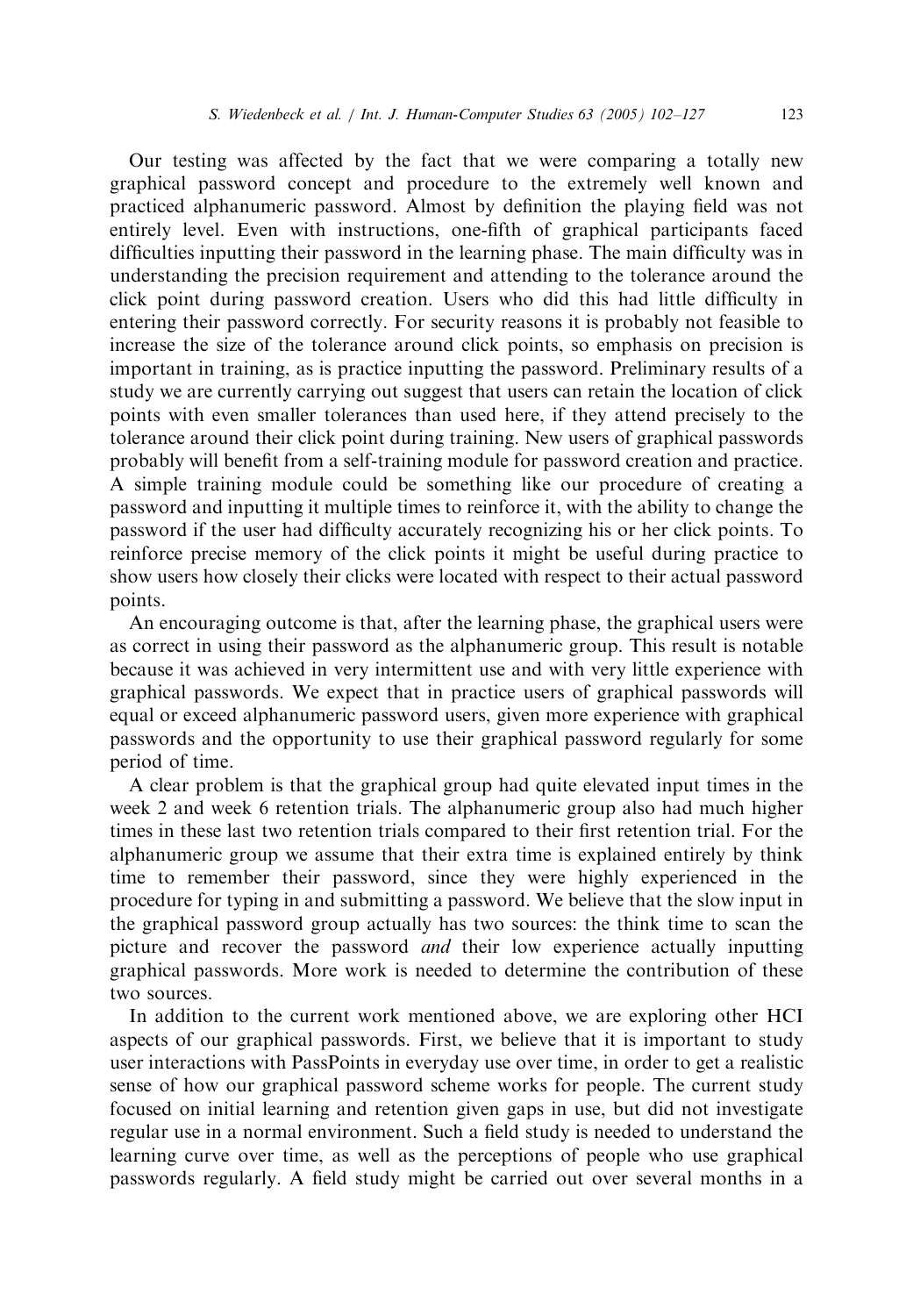normal computer laboratory where users have to enter graphical passwords to log in to various systems or to unlock a screen saver.

A second area of interest is using PassPoints on small screens. In principle, this could be an ideal solution for small-screen devices because users can easily tap on the image with a stylus, as opposed to the difficulty of typing a long, secure alphanumeric password on a very tiny keyboard. The challenge is to provide a large enough password space on a small image. However, this might be handled by magnification of an area of the image when the user moves the stylus to a given area of the screen. We have an early prototype of such a graphical password solution on a PDA.

Third, an important issue to explore is the retention of graphi[cal and](#page-25-0) [alpha](#page-25-0)numeric passwords [when users have mu](#page-24-0)l[tiple passwords.](#page-24-0) Psychological research indicates that interference can cause significant memory problems (Wixted, 2004). Security research (Adams and Sasse, 1999; Ives et al., 2004) confirms that users have difficulty remembering multiple passwords and develop unsafe practices to overcome the problem (writing passwords down, etc.). A question to investigate about graphical passwords is whether interference occurs as much with graphical passwords as with alphanumeric passwords, or indeed whether it occurs more. Multiple graphical passwords could be created using one image or multiple images. We hypothesize that using the same image for multiple passwords (e.g. two different sets of password points on one image for logging into two different systems) would be likely to lead to interference, because it would be difficult to associate the correct set of points with a specific system. It is also reasonable to speculate that the content of the image itself may have an important effect on interference, i.e. if there are similar objects in an image they may become confusable when used in different passwords. Using a different image for each password might lead to less interference, but it raises another problem of remembering which image corresponds to which system. As discussed previously, password memory problems happen most when the use is intermittent, and that applies to the problem of interference also. We are currently carrying out an experiment that compares interference longitudinally in alphanumeric passwords, graphical passwords using the same image, and graphical passwords using different images.

Fourth, in graphical passwords there are important questions about whether the full range of pixels in an image will be used. If the areas in which users realistically click are limited, this reduces the entropy of passwords and makes it easier for an attacker to guess a password. (The same is true in alphanumeric passwords because users do not choose all possible passwords in their password space.) In PassPoints we do not assume that the full range of points in an image will be used. In most images there are undifferentiated areas that are not good targets for a memorable password point, e.g. an area of an ima[ge showi](#page-8-0)ng dense foliage. To be conservative in our password space calculations we considered the case that only half the pixels are likely to be reasonable click points (Table 1, last row). To increase the memorable click points, care must be [taken in choosing p](#page-24-0)assword images to eliminate those that have large uniform areas. However, the issue of users' distribution of password points does not end here. Davis et al. (2004) report that when human faces are used as password images the entropy is low. Essentially, users tend to choose faces that are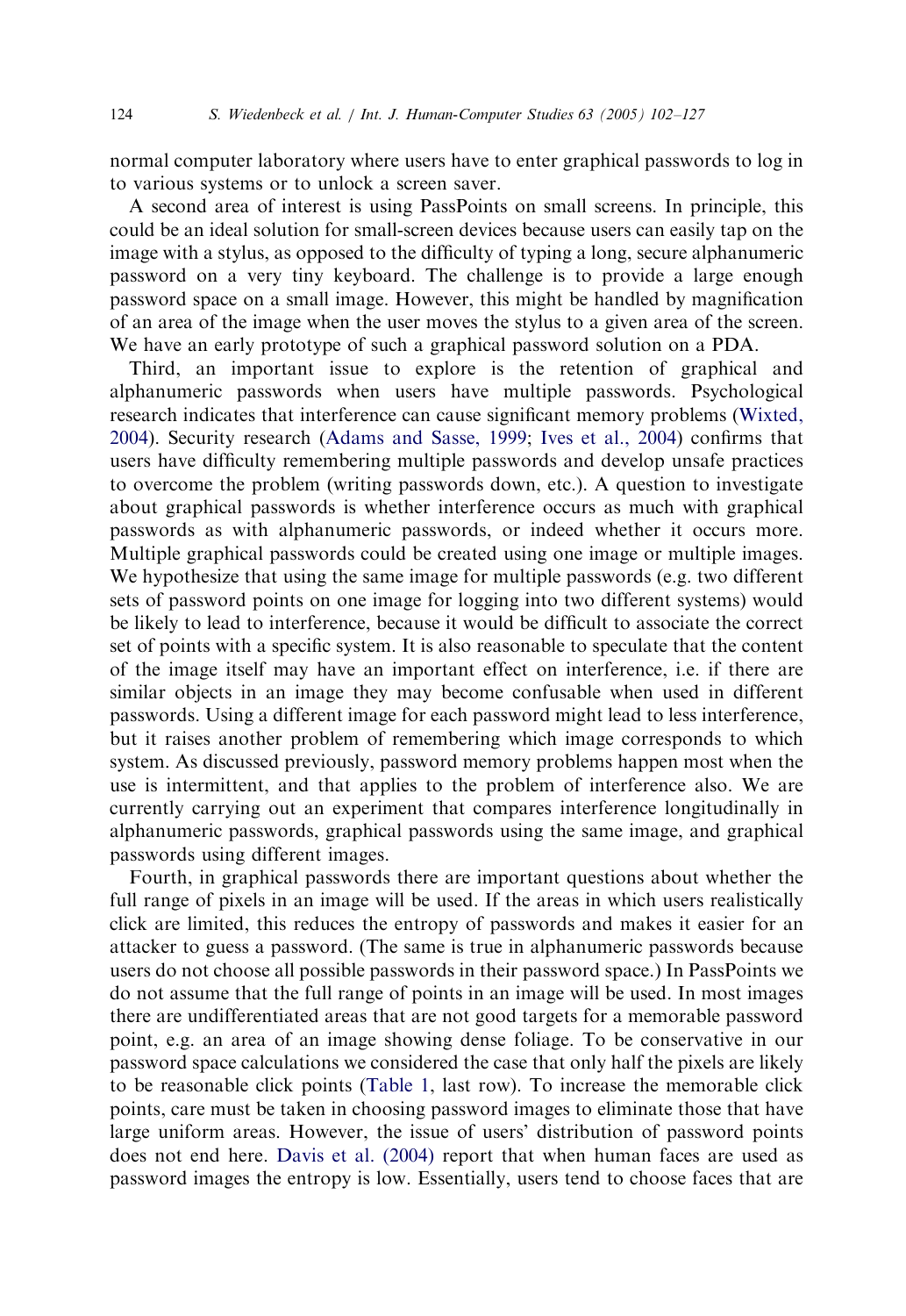like themselves, e.g. faces of people of the same ethnicity. Our password images are not limited to faces or humans; they can be a very wide range of scenes. However, if there are ''hot spots'' in the image that attract many users, the entropy problem can [occur. Logically, it seems t](#page-24-0)hat many users may be attracted to incongruous or unexpected elements in an image. Indeed, this is confirmed by a study of Hollingsworth et al. (2001), in which an image of a chemistry laboratory was shown with a teddy bear sitting on a laboratory bench. Participants attended to the teddy bear more than to expected objects, such as a microscope. In addition to incongruity, graphical password users may also be attracted to other kinds of salient objects in an image; salience could be the result of size, placement, or color. The image used in this study did n[ot have](#page-10-0) any obvious incongruities, but it appears that there were a few areas that attracted people to click, the large red bin in the foreground (gray in this paper, Fig. 1) being the most notable with 10 clicks over the whole bin. (But note that with our robust discretization technique the bin was discretized into several grid squares and only a few clicks would have been considered the ''same'' point.) With only 20 participants we cannot make any strong conclusions, but it seems important to further study this issue. We are planning to collect a large number of password click points on multiple images to learn more about click point distributions.

In conclusion, the contributions of this work fall in two areas: security and usability. With respect to security, stringent rules for alphanumeric passwords lead to poor password practices and lower overall security. However, PassPoints seems to hold out the prospect of a much more secure system. First of all, it is easy to obtain large passwords spaces, based on intricate, natural images with hundreds of potential click points. Second, we developed a ''robust discretization'' which enables the system to cryptographically hash PassPoints passwords; this allows safe storage and protection during file back-up. Third, it appears from the small sample in our experiment that users did not too often chose points that were within a grid square chosen by another individual. Moreover, the discretization into small grid squares reduces the possibility of users having the same click points even if they are attracted to a salient area of the image. This reduces the chance of an attacker being able to guess passwords. With respect to usability, which is the main focus of this paper, our results indicate first that users can quickly and easily create graphical password. Second, most users can quickly learn to input graphical passwords without error, and even those who do make repeated errors can input them successfully given enough practice. Third, users remember graphical passwords as well as alphanumeric passwords over weeks without use. These observations about security and usability motivate further study of the ''usable security'' of PassPoints and of graphical passwords in general.

# Acknowledgments

This work was supported in part by NSF grants CCR-0310490, CCR-0310793, and CCR-0310159.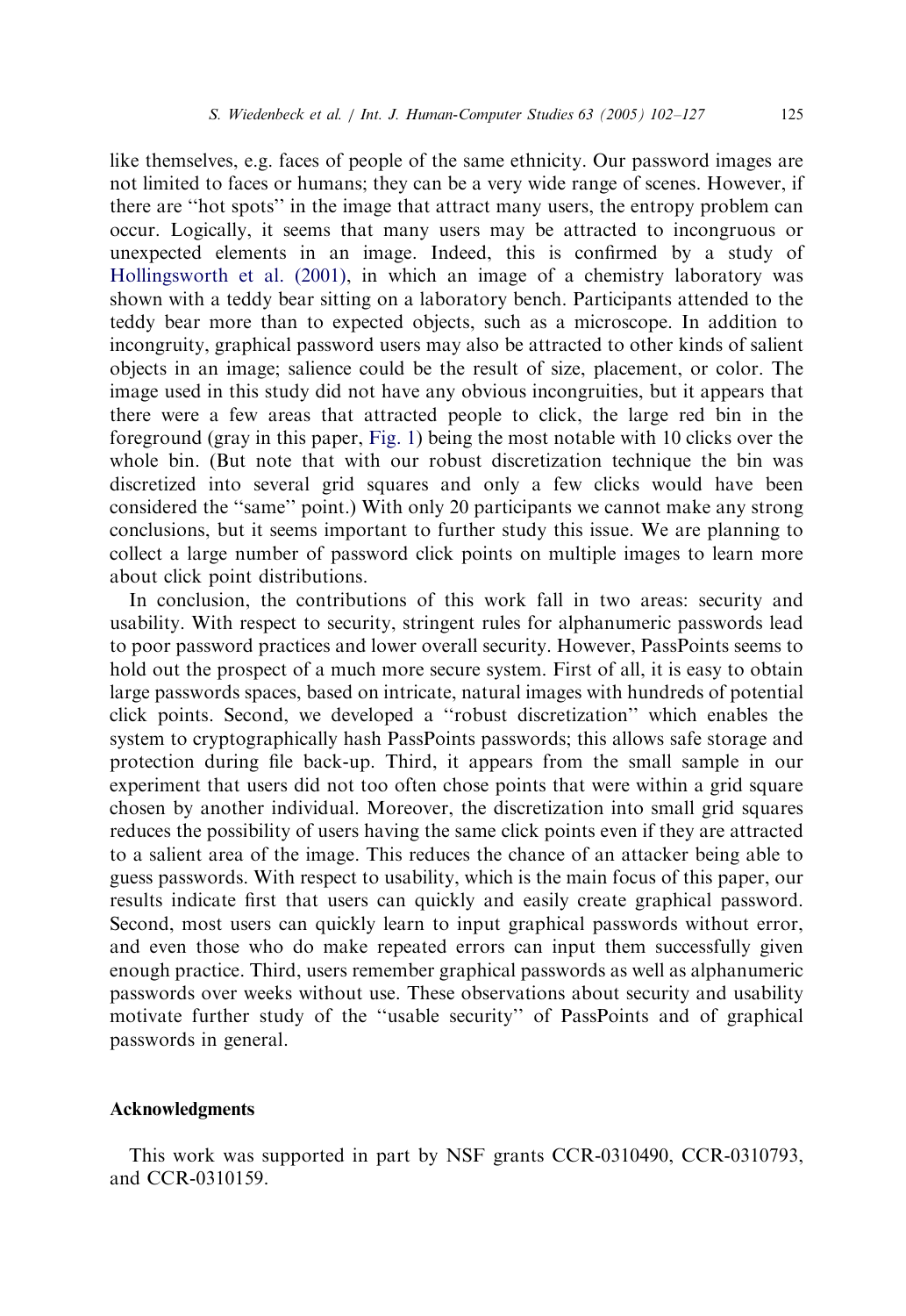## References

Adams, A., Sasse, M.A., 1999. Users are not the enemy. Communications of the ACM 42 (12), 41–46.

- Bahrick, H.P., 1984. Semantic memory content in permastore: fifty years of m[emory](http://www.activetechs.com/solutions/security/sso/bensinger.pdf) [for](http://www.activetechs.com/solutions/security/sso/bensinger.pdf) [Spanish](http://www.activetechs.com/solutions/security/sso/bensinger.pdf) [learned](http://www.activetechs.com/solutions/security/sso/bensinger.pdf) [in](http://www.activetechs.com/solutions/security/sso/bensinger.pdf) [school.](http://www.activetechs.com/solutions/security/sso/bensinger.pdf) [Journal](http://www.activetechs.com/solutions/security/sso/bensinger.pdf) [of](http://www.activetechs.com/solutions/security/sso/bensinger.pdf) [Verbal](http://www.activetechs.com/solutions/security/sso/bensinger.pdf) [Learning](http://www.activetechs.com/solutions/security/sso/bensinger.pdf) and Verbal Behavior 14, 1–24.
- Bensinger, D., undated. Human memory and the graphical password. http://www.activetechs.com/ solutions/security/sso/bensinger.pdf. Accessed January 14, 2005.
- Biederman, I., Glass, A.L., Stacy, E.W., [1973.](http://eprint.iacr.org/2003/168.) [Searching](http://eprint.iacr.org/2003/168.) [for](http://eprint.iacr.org/2003/168.) [objects](http://eprint.iacr.org/2003/168.) [in](http://eprint.iacr.org/2003/168.) [real](http://eprint.iacr.org/2003/168.) [world](http://eprint.iacr.org/2003/168.) [scenes.](http://eprint.iacr.org/2003/168.) [Journal](http://eprint.iacr.org/2003/168.) of Experimental Psychology 97, 22–27.
- Birget, J.C., Hong, D., Memon, N., 2003. Robust discretization, with an application to graphical passwords. Cryptology ePrint Archive http://eprin[t.iacr.org/2003/168. Access](http://www.passlogix.com)ed January 17, 2005.
- Blonder, G.E., 1996. Graphical passwords. United States Patent 5559961.
- Boroditsky, M., 2002. Passlogix password schemes. http://www.passlogix.com. Accessed December 2, 2002.
- Bradley, M.M., Grenwald, M.K., Petry, M.C., Lang, P.J., 1992. Remembering pictures: pleasure and arousal in memory. Journal of Experimental Psychology 81 (2), 379–390.
- Brostoff, S., Sasse, M.A., 2000. Are Passfaces more usable than passwords: a field trial investigation. In: McDonald, S., et al. (Eds.), People and Computers XIV—Usability or Else, Proceedings of HCI 2000. Springer, Berlin, pp. 405–424.
- Brown, A.S., Bracken, E., Zoccoli, S., Douglas, K., 2004. Generating and remembering passwords. Applied Cognitive Psychology 18, 641–651.
- Coventry, L., De Angeli, A., Johnson, G., 2003. Usability and biometric verification at the ATM interface. In: Proceedings CHI 2003. ACM Press, New York, pp. 153–160.
- Craik, F.I.M., Lockhart, R.S., 1972. Levels of processing: a framework for memory research. Journal of Verbal Learning and Verbal Behavior 11, 671–684.
- Davis, D., Monrose, F., Reiter, M.K., 2004. On user choice in graphical password schemes. In: Proceedings of the 13th USENIX Security Symposium, San Diego, August 2004.
- De Angeli, A., Coventry, L., Cameron, D., Johnson, G.I., Fischer, M., 2002. VIP: a visual approach to user authentication. In: Proceedings of the Working Conference on Advanced Visual Interfaces AVI2002. ACM Press, New York, pp. 316–323.
- Dhamija, R., 2000. Hash visualization in user authentication. In: Proceedings of CHI 2000. ACM Press, New York, pp. 279–280.
- Dhamija, R., Perrig, A., 2000. Déjà Vu: User study using images for authentication. In: Ninth Usenix Security Symposium.
- Dourish, P., 2004. Security as experience and practice: supporting everyday security. Talk given at the DIMACS Workshop on Usable Privacy and Security Software, July 7, 2004.
- Feldmeier, D.C., Karn, P.R., 1990. UNIX password security—ten years later. In: Advances in Cryptology—CRYPTO'89. Lecture Notes in Computer Science 435. Springer, Berlin, pp. 44–63.
- Fitts, P.M., 1954. The information capacity of the human motor system in controlling amplitude of movement. Journal of Experimental Psychology 47, 381–391.
- Hollingworth, A., Henderson, J.S., 2002. Accurate visual memory for previously attended objects in natural scenes. Journal of Experimental Psychology—Human Perception and Performance 28, 113–136.
- Hollingsworth, A., Williams, C.W., Henderson, J.M., 2001. To see and remember: visually specific information is retained in memory from previously attended objects in natural scenes. Psychometric Bulletin and Review 8 (4), 761–768.
- Ives, B., Walsh, K.R., Schneider, H., 2004. The domino effect of password reuse. Communications of the ACM 47 (4), 76–78.
- Jermyn, I., Mayer, A., Monrose, F., Reiter, M.K., Rubin, A.D., 1999. The design and analysis of graphical passwords. In: Proceedings of the Eighth USENIX Security Symposium, pp. 1–14.
- Klein, D., 1990. A survey of, and improvement to, password security. In: UNIX Security Workshop II.
- Mandler, J.M., Ritchey, G.H., 1977. Long-term memory for pictures. Journal of Experimental Psychology: Human Learning and Memory 3, 386–396.

<span id="page-24-0"></span>